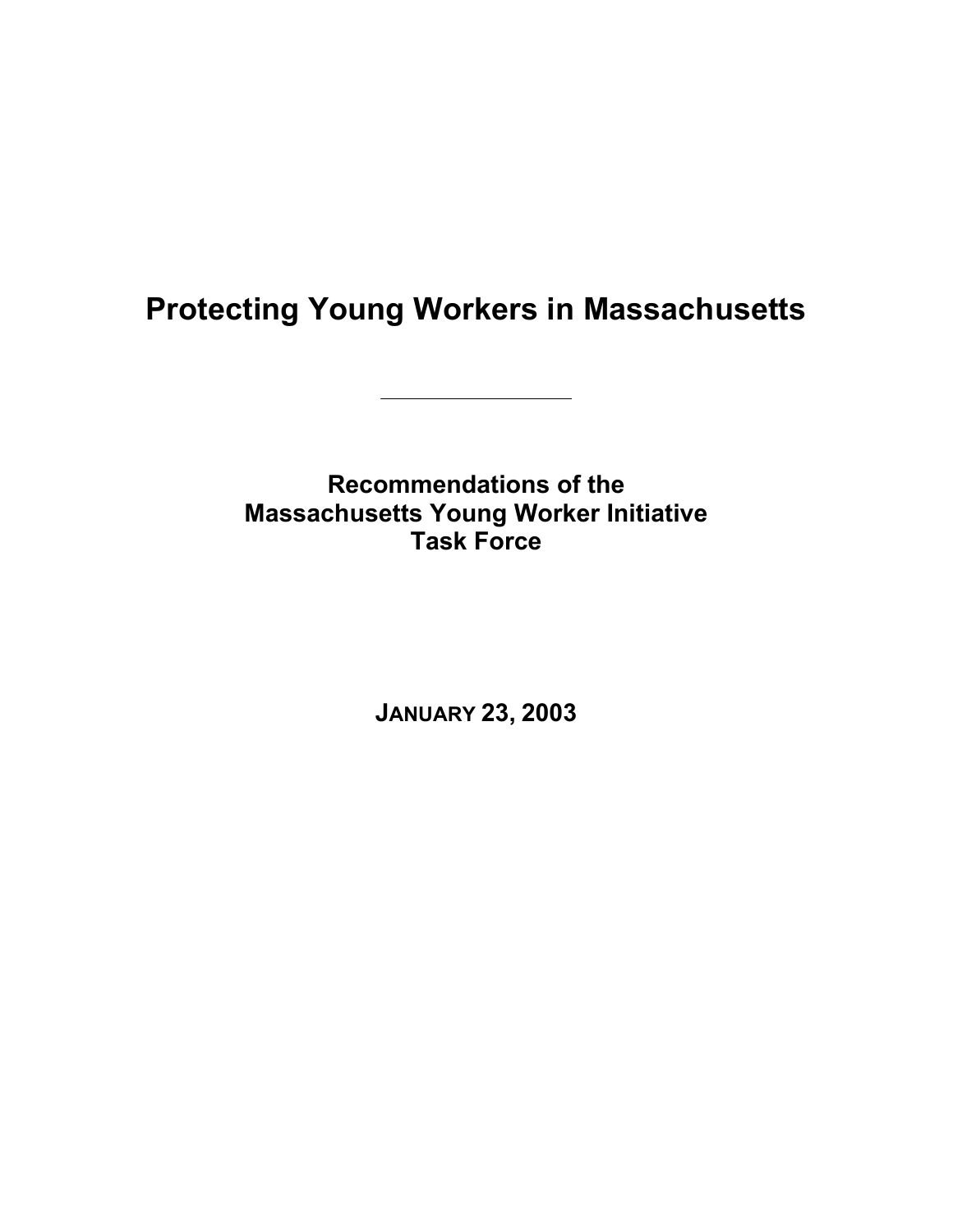## **TABLE OF CONTENTS**

## **EXECUTIVE SUMMARY**

The Challenge

Purpose of the Report

Recommendations

## **INTRODUCTION**

The Challenge

The Massachusetts Young Worker Initiative Task Force

## **GOALS, OBJECTIVES, AND RECOMMENDATIONS**

School-Based Initiatives

Strengthening the Role of Work Permits

Work-Based Initiatives

Community-Based Initiatives

Infrastructure Support

## **APPENDIX A**

Existing Educational Materials on the Child Labor Laws in Massachusetts and Young Worker Safety

## **APPENDIX B**

Massachusetts Young Worker Initiative Task Force Participants

Massachusetts Young Worker Initiative Task Force Reviewers

#### **APPENDIX C**

The Work Permitting Process in Massachusetts

## **APPENDIX D**

Mission and Goals of the Massachusetts Young Worker Initiative

## **APPENDIX E**

Massachusetts Agencies & Organizations Involved in Protecting Young Workers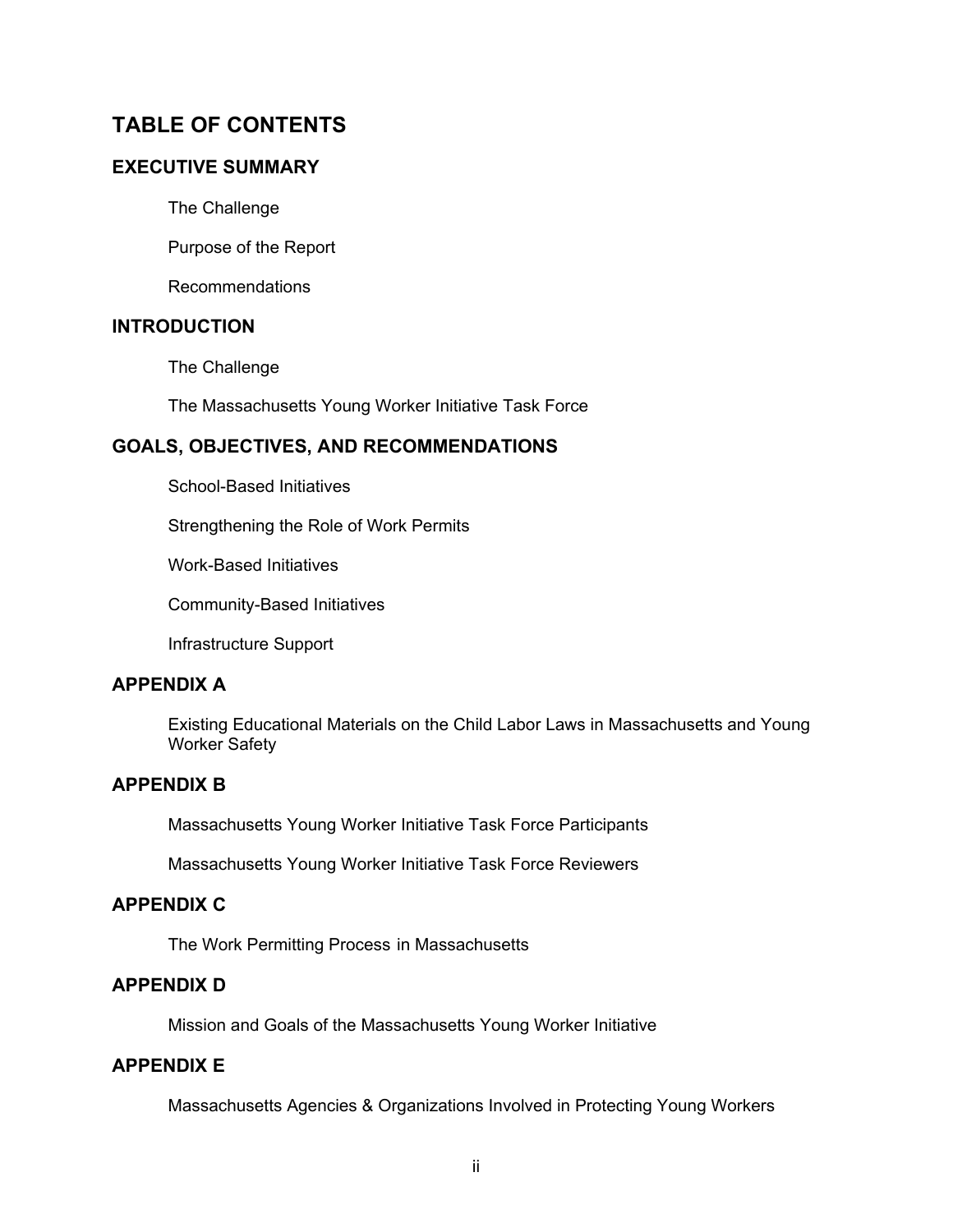## **EXECUTIVE SUMMARY**

## **THE CHALLENGE**

More than 77,000 teens work in the Commonwealth. Youth reap many benefits from work, including acquisition of job and social skills, enhanced feelings of competence and independence, and income for personal or family use. Work can serve as an important learning environment reinforcing academic skills and providing hands-on learning opportunities. Families express approval and pride when teens enter the workforce. Massachusetts employers have come to rely on teens to fulfill many positions and are invested in ensuring that working teens have a positive experience.

Yet, teens are also vulnerable at work, and, in fact, have on-the-job injury rates nearly twice that of adults. In Massachusetts, it is estimated that several thousand teens less than 18 years of age seek treatment in emergency departments for on-the-job injuries each year. Over 400 teens less than 18 years of age file workers' compensation claims annually for injuries resulting in five or more lost work days. Nationally, the average medical cost for an injured teen is \$2450 (in 2001 dollars); total medical costs for occupational injuries to 16 and 17 year olds were approximately \$141 million in 2001.

Workers, in general, can be exposed to many hazards on the job that can result in injury, illness, or even death. Young workers, however, are at increased risk. They are sometimes asked to perform tasks for which they lack the size, strength or experience. As new workers, they are often unfamiliar with workplace hazards, ways to avoid injuries, and their rights as workers. Positive traits, such as energy, enthusiasm and a need for increased challenge, combined with a reluctance to ask questions or make demands, lead to their taking on tasks they are not prepared to do safely

The challenge is not *whether* teens should work, but how to assure that their jobs are safe and do not interfere with their education.

#### **PURPOSE OF THE REPORT**

Over the past year, the Mass Young Worker Initiative Task Force comprised of representatives from youth, community, and health care organizations, along with schools, employers, unions, and parents met together with representatives of government agencies to discuss risks to teens at work and barriers to overcoming these risks. The Task Force developed a comprehensive strategy to promote positive and safe employment for working teens in Massachusetts and address gaps relating to their health and safety. The resulting report and recommendations are intended to:

- 1. Form a blueprint for state policy makers to ensure positive and safe work experiences for youth;
- 2. Serve as a guide for employers, schools, unions, professional organizations, parents and community organizations that interface with youth and are poised to better educate and protect youth in the work force; and
- 3. Reduce work-related injuries among youth in the Massachusetts workforce.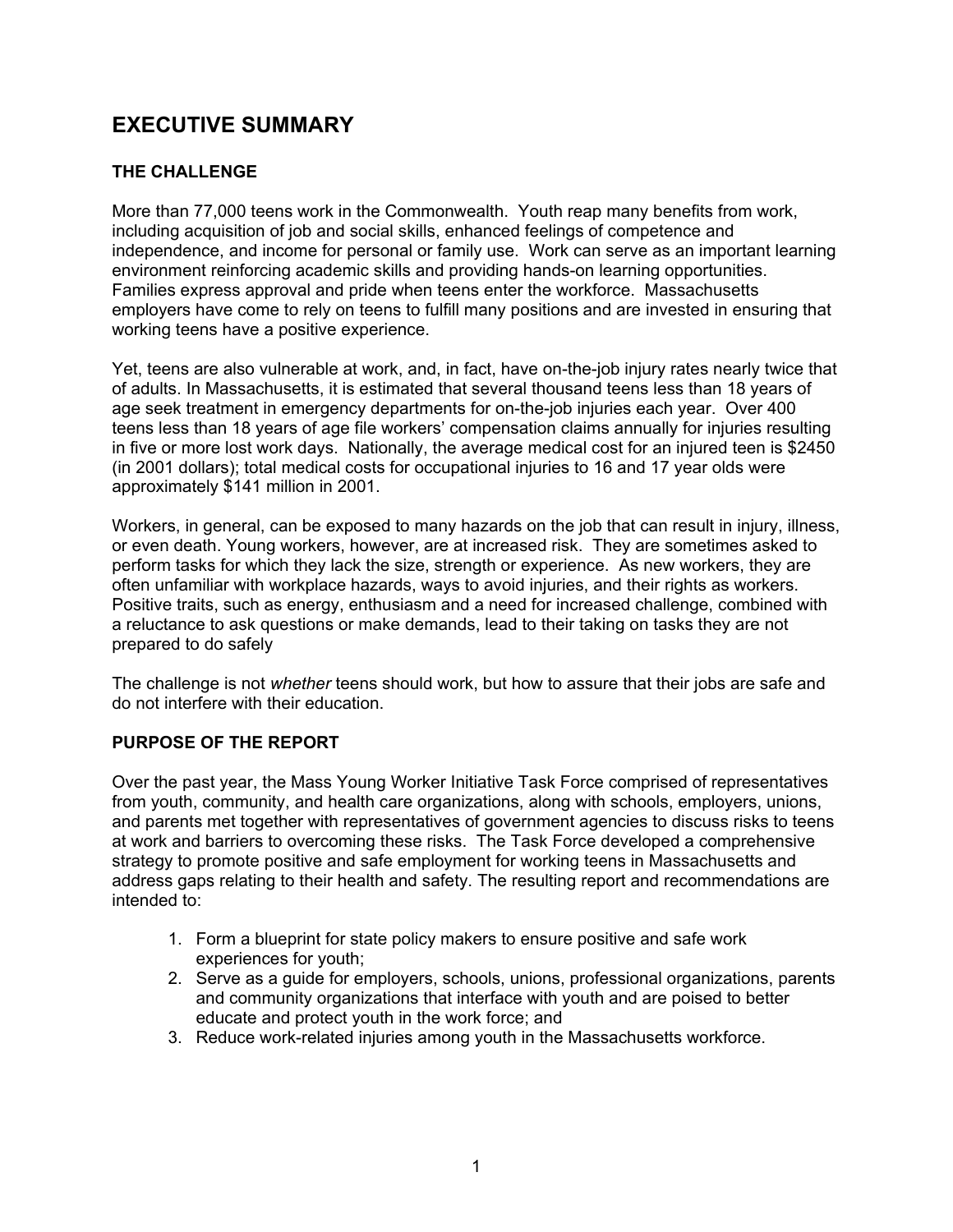### **RECOMMENDATIONS**

The Task Force put forth a series of recommendations to address the issues raised above. The five priority areas identified to address the major gaps noted by the Task Force include:

- A strong statewide infrastructure, including a standing inter-agency working group,
- A central body, such as a non-governmental resource center, whose sole and ongoing function is to promote positive and safe working experiences for youth,
- Updated child labor laws that reflect current realities,
- An effective work permit process, and
- Increased awareness of employers, parents, health care providers, educators, researchers, community organizations and regulators, as well as working youth themselves.

The Task Force developed 16 objectives and 38 recommendations covering school-based strategies; improvements in the work permit process; work-based strategies; public information and community-based initiatives; and the state infrastructure to carry out the recommendations in each of these areas. Implementation of the recommendations will provide teens in Massachusetts with the special protection in the workplace that they deserve.

## **School-Based Initiatives**

**Objective 1** Students receive workplace health and safety information in the classroom and other school-sponsored programs.

Recommendation 1: Promote workplace health and safety education in schools.

Recommendation 2: Address workplace health and safety in school-sponsored job readiness and placement programs.

**Objective 2** Students, parents, and school personnel have easy access to information and resources on workplace health and safety and child labor laws.

Recommendation 3: Integrate workplace health and safety into appropriate subject areas of higher education programs that prepare future teachers.

Recommendation 4: Disseminate informational materials on workplace health and safety and the child labor laws through existing programs and mechanisms in schools.

## **Strengthening the Role of Work Permits**

| <b>Objective 1</b> | Employers, minors, and parents have access to basic, easy to read |
|--------------------|-------------------------------------------------------------------|
|                    | information about the child labor laws.                           |

Recommendation 5: Modify the application for the work permit and the work permit form to include a summary of the applicable state and federal child labor laws on the back of the forms.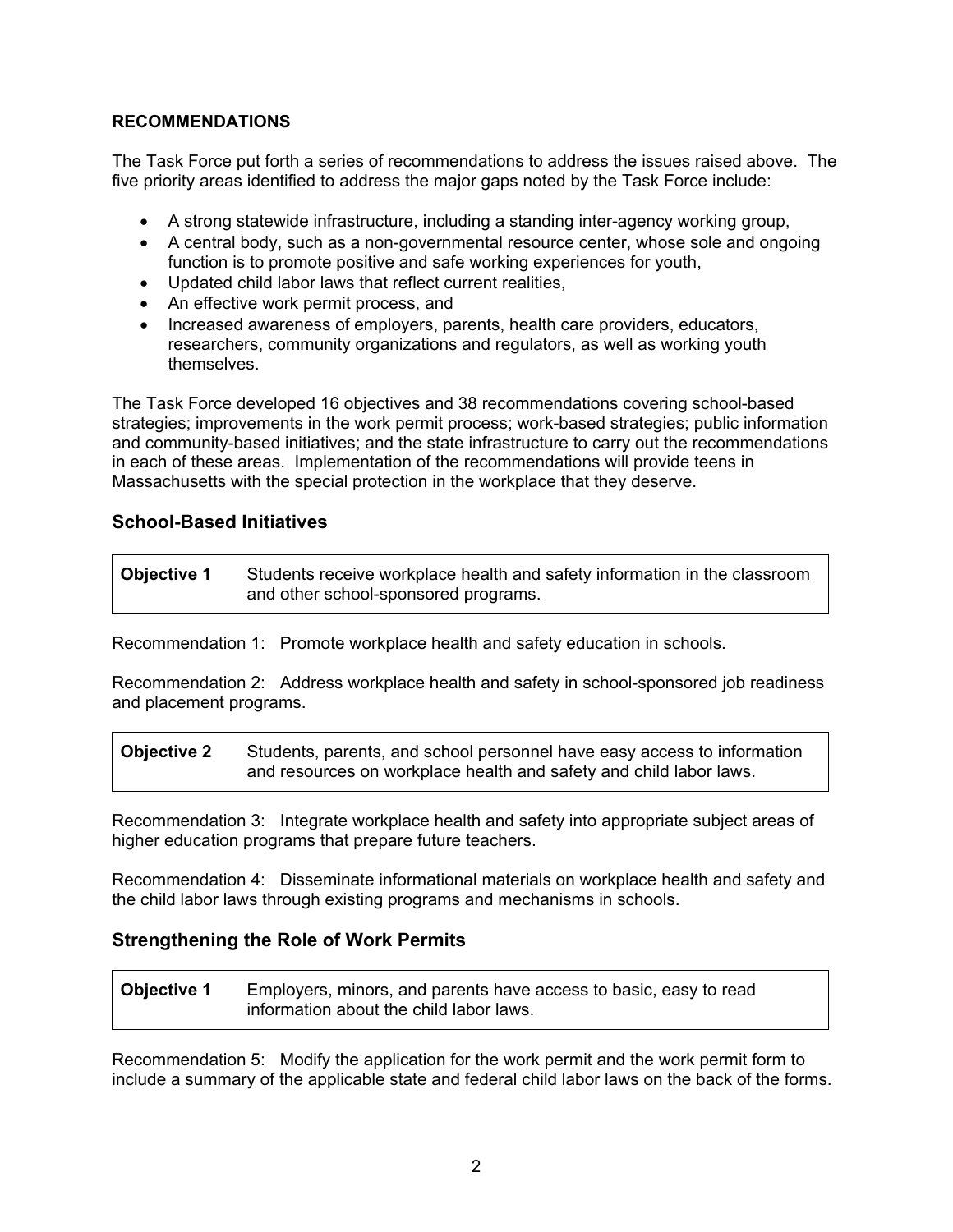Recommendation 6: Provide teens with educational materials on the child labor laws and workplace health and safety when work permits are requested.

**Objective 2** Barriers to compliance with the work permit process are minimized.



Recommendation 7: Modify the work permit statute to allow the requirement for a medical examination to be fulfilled by any medical examination of the minor within the previous 12 months, consistent with the requirement for school sports physicals.



Recommendation 8: Modify the state child labor laws to allow a minor to obtain a work permit in either the school district in which s/he lives *or* the district in which s/he attends school.

**Objective 3** Issuing agents are equipped with the knowledge and tools to effectively carry out the work permitting function.

Recommendation 9: Establish a standardized curriculum to train issuing agents in carrying out the permitting function.



Recommendation 10: Modify the educational certificate form for teens aged 16 and 17 years old to include a "nature of work" field that describes the prospective employment as currently required for teens aged 14 and 15 years old.

Recommendation 11: Develop a software application for processing work permits to assist issuing agents in determining if the prospective employment is consistent with applicable child labor laws.

**Objective 4** Standardize the work permit process for all minors, aged 14 though 17.



Recommendation 12: Develop a single work permit and work permit application form for all youth 14 through 17 years of age. The health care provider's sign-off would continue to be limited to 14 and 15 year old adolescents.



Recommendation 13: Require employers, minors, and parents to sign the work permit application and the work permit certifying that they have read and understand the child labor laws as summarized on the application and the work permit itself.

## **Work-Based Initiatives**

**Objective 1** Employers understand the child labor laws, young worker health and safety issues, and the unique challenges of supervising youth.

Recommendation 14: Provide information on the child labor laws, on young worker health and safety, and on supervising youth to employers through trade associations and other employer organization meetings, conferences and other venues.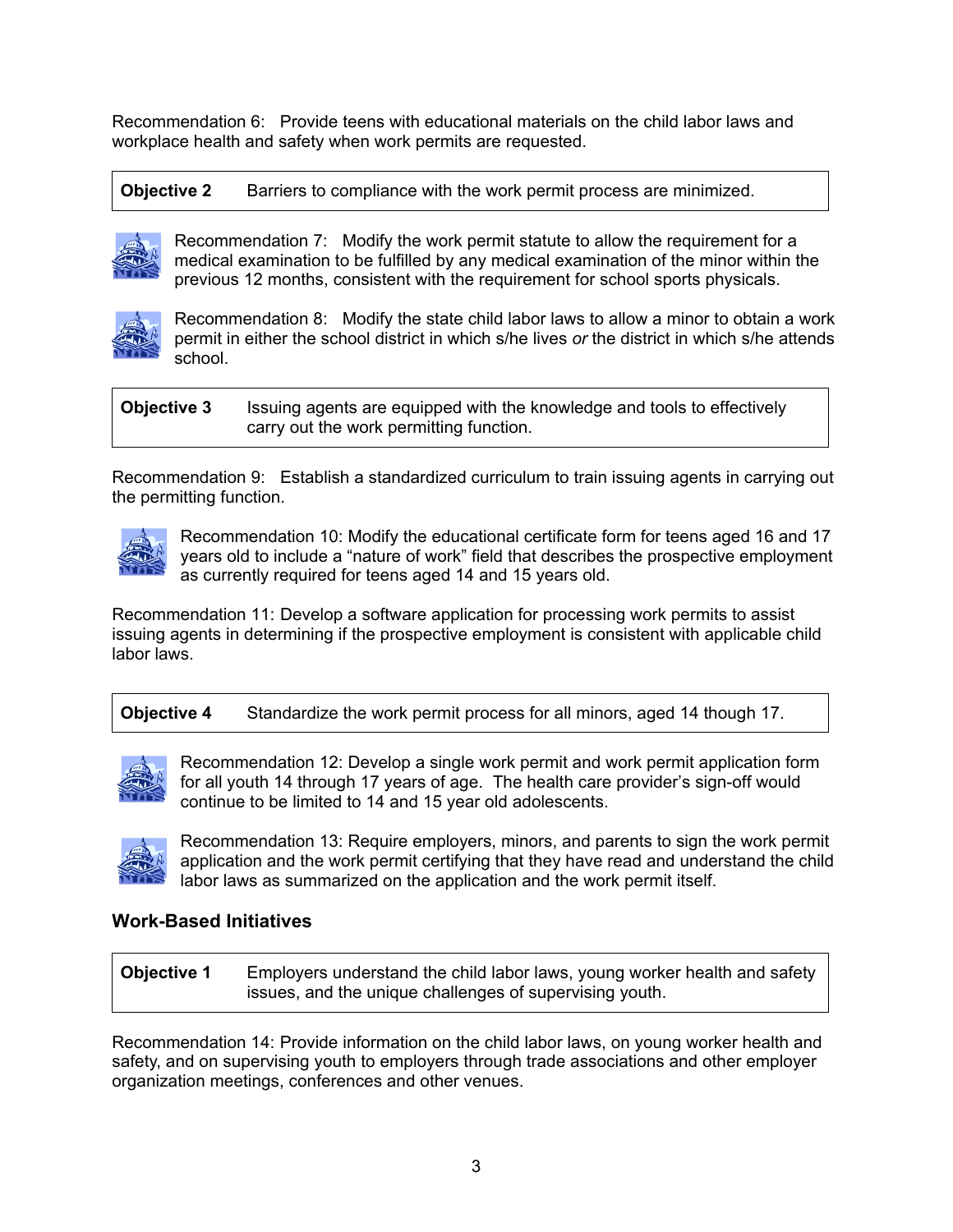Recommendation 15: Annually distribute an informational fact sheet on the child labor laws, young worker health and safety, and supervising youth to employers through the Internal Revenue Service's yearly mailing to employers.

Recommendation 16: Include young worker health and safety as part of the consulting services provided to employers by their safety consultants.

**Objective 2** Employers provide job-specific health and safety training to young workers and implement hazard controls in jobs commonly held by youth.

Recommendation 17: Distribute to employers industry-specific materials on young worker health and safety with detailed information on hazard identification and solutions for reducing or eliminating those hazards found in the jobs most often held by youth*.*

Recommendation 18: Promote training for those who supervise young workers about the child labor laws, young worker health and safety, and supervising youth.

Recommendation 19: Pilot an age-appropriate training program for young workers as a collaborative effort between one industry, its key trade association, and its insurer.

Recommendation 20: Pilot the implementation of a significant safety innovation/engineering control in a particular industry where jobs are commonly held by youth, in partnership with its key trade association, insurer, and an academic institution.

### **Objective 3** The Massachusetts Office of the Attorney General has appropriate mechanisms and adequate resources to effectively enforce the Massachusetts Child Labor Laws.



Recommendation 21: Establish civil sanctions against employers who violate the MA child labor laws.

DISSENTING OPINION: Representatives of the business that most consistently participated in the writing of this report did not agree with this recommendation.

Recommendation 22: Explore the development of a diversion program for fines paid by violators of child labor laws.

### **Objective 4** Young workers receive information about protections afforded them by unions through their collective bargaining agreement and through the support of their union representative.

Recommendation 23: Conduct educational sessions for newly employed young union members.

Recommendation 24: Develop partnerships with schools to educate students about the role of unions in promoting safe and healthy workplaces.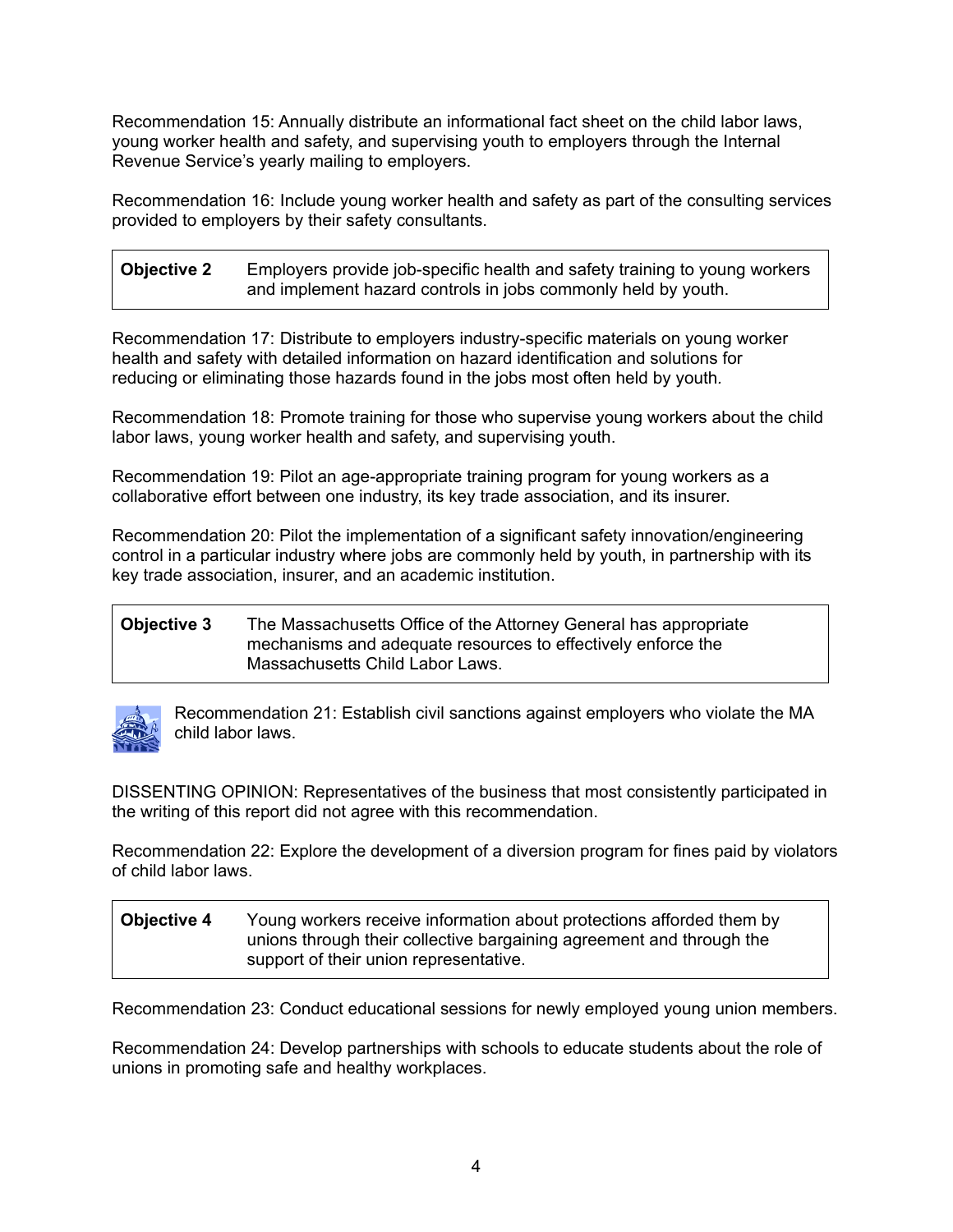## **Community-Based Initiatives**

**Objective 1** The public is aware of young worker health and safety issues.

Recommendation 25: Conduct a statewide campaign to raise public awareness of young worker health and safety and other issues related to youth employment.

Recommendation 26: Involve teens in educating members of their communities about young worker health and safety.

Recommendation 27: Distribute educational materials on the child labor laws and young worker health and safety to community members through existing organizations that serve parents and consumers.

## **Objective 2** Training on the child labor laws and young worker health and safety is integrated into community-based programs that provide job readiness and placement services to youth.

Recommendation 28: Offer training on the child labor laws and young worker health and safety to professionals working in community-based programs that provide job readiness and placement services to youth.

Recommendation 29: Incorporate health and safety training for youth into government-funded job readiness and placement programs.

**Objective 3** Health care providers understand the child labor laws and young worker health and safety issues in order to provide their teen patients with accurate information and to be effective advocates in their community.

Recommendation 30: Provide health care practitioners with information about the child labor laws and young worker health and safety, as well as guidance on counseling their adolescent patients about prevention of occupational injuries and illnesses.

Recommendation 31: Provide information to health care practitioners about their responsibility, under Massachusetts public health regulations, to report work-related injuries to minors working in the commonwealth.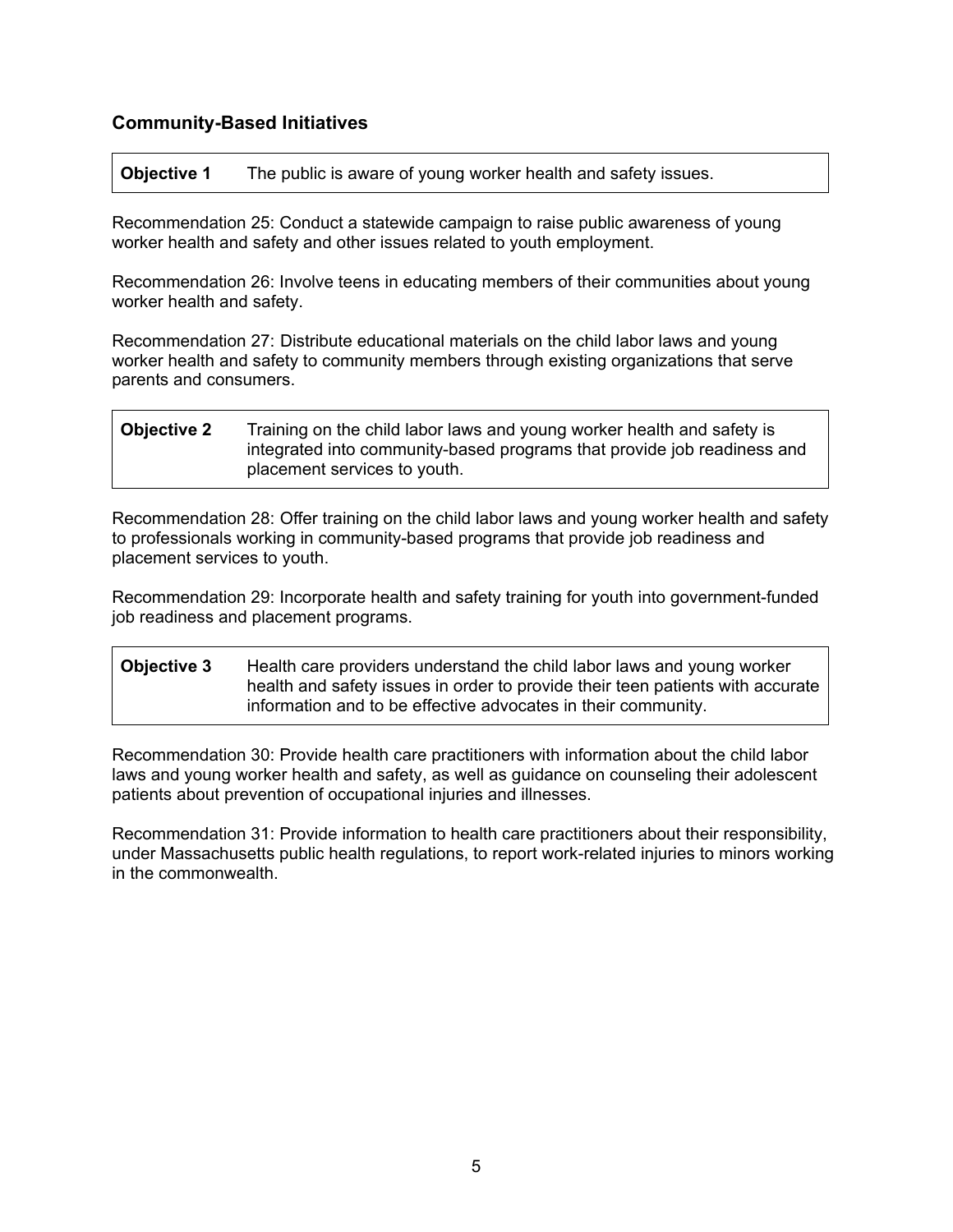## **Infrastructure Support**

**Objective 1** Reliable information on work-related injuries to youth and the extent of youth employment in Massachusetts is available to guide efforts to prevent work-related injuries to youth.

Recommendation 32: Maintain and enhance the existing Massachusetts statewide surveillance system for work-related injuries to youth.

Recommendation 33: Explore centralizing data from the work-permit system to track the extent and distribution of youth employment in Massachusetts.

**Objective 2** Massachusetts child labor laws are effectively enforced and reflect current conditions at workplaces where youth are commonly employed.



Recommendation 34: Amend the state laws governing the allowable work hours (per day and per week), as well as the starting and stopping times, for 14 and 15 year old adolescents to be consistent with the more stringent federal laws.



Recommendation 35: Regularly review and update the Massachusetts child labor laws to ensure effectiveness in protecting today's youth at work.

DISSENTING OPINION: Representatives of the business that most consistently participated in the writing of this report did not agree with Task Force Recommendations 34 and 35 to amend the child labor laws pertaining to hours of work and prohibited occupations.

**Objective 3** Government agencies coordinate their efforts to protect young workers in the Commonwealth.

Recommendation 36: Establish a permanent, formal inter-agency working group to promote healthful employment for youth in Massachusetts.

Recommendation 37: Establish memoranda of understanding to formalize the referrals and information sharing among the above agencies.

**Objective 4** Institutionalize non-governmental efforts to protect young workers as a means of providing leadership and coordination between public and private sector agencies and organizations in order to promote safe and positive work experiences for all youth in the Commonwealth.

Recommendation 38: Establish a non-governmental, statewide Center for Young Worker Safety.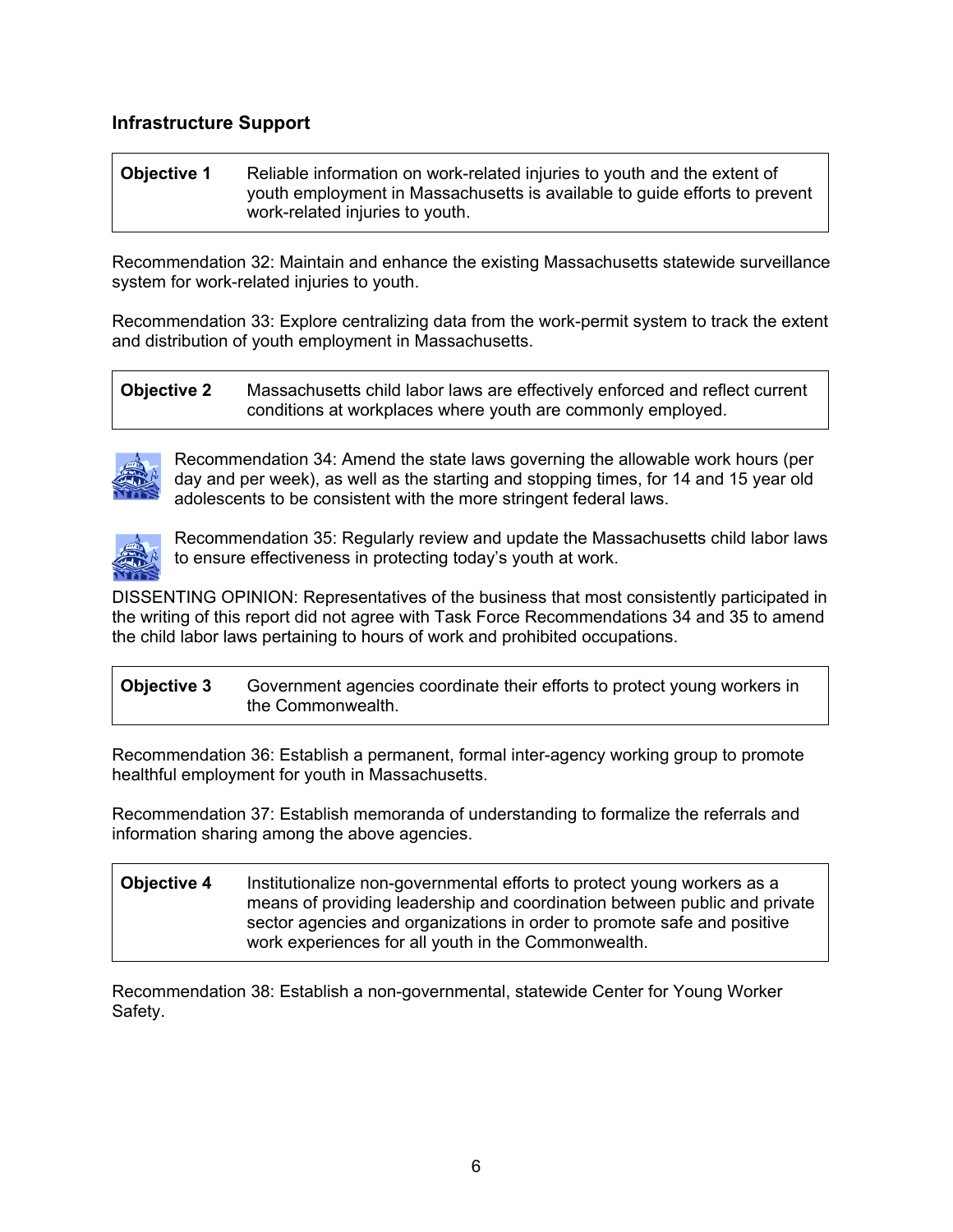## **INTRODUCTION**

#### **"ALL YOUTH HAVE ACCESS TO SAFE PLACES FOR LIVING, LEARNING AND WORKING."**

#### - **One of five goals supporting positive youth development endorsed by the Youth Development Advisory Council and the Massachusetts Adolescent Health Council**

Work is an important part of the lives of many adolescents in the Commonwealth. In Massachusetts, close to 30% of teens 15-17 years of age are employed at any given time.<sup>1</sup> Nationwide it is estimated 80% have held jobs by the time they leave high school.<sup>2</sup> Most of these teens not only hold jobs, they attend school full-time, participate in sports and other extracurricular activities, and spend time with their families and friends.

Youth reap many benefits from work, including acquisition of job and social skills, enhanced feelings of competence and independence, and income for personal or family use. Work can serve as an important learning environment reinforcing academic skills and providing hands-on learning opportunities. Families express approval and pride when teens enter the workforce. Massachusetts employers have come to rely on teens to fulfill many positions and have an investment in ensuring that working teens have a positive experience. Yet working youth also face risks to their health and safety, despite protections offered by federal and state child labor laws.

Over the past year, the Massachusetts Young Worker Initiative Task Force met with representatives of government agencies to discuss risks to teens at work and to develop a comprehensive strategy to promote positive and safe employment for working teens in Massachusetts and to address gaps relating to their health and safety. This task force included representatives from youth, community, and health care organizations, along with unions, schools, employers, and parents.

This report and recommendations are intended to serve as a blueprint for state policy makers in their efforts to ensure positive and safe work experiences for youth. The report should serve as a guide for employers, schools, unions, professional organizations, and community organizations that interface with youth and are poised to protect youth in the work force. Finally, the report should inform both youth who plan to work and their parents. We hope this report inspires readers to meet the challenge of better protecting the more than 70,000 youth of Massachusetts who work in our state's businesses.

## **The Challenge**

When we think about risks for teens, we generally consider their risks on the road, on the sports field, or in the streets. We rarely think about their part-time after-school or weekend jobs as a source of concern. Yet, teens are also vulnerable at work, and, in fact, have on-the-job injury rates nearly twice that of adults. $3\,$  In Massachusetts, it is estimated that several thousand teens less than 18 years of age seek treatment in emergency departments for on-the-job injuries each year. Over 400 teens less than 18 years of age file workers' compensation claims annually for

 <sup>1</sup> Bureau of Labor Statistics, Current Population Survey 2001, accessed December 2002 from the World Wide Web: http://www.bls.gov/cps.

<sup>&</sup>lt;sup>2</sup> "Protecting youth at work: health, safety, and development of working children and adolescents in the United States," Committee

on the Health and Safety Implications of Child Labor. National Academy of Sciences, 1998.<br><sup>3</sup> D Castillo, L Davis, D Wegman, "Young Workers," *Occupational Medicine: State of the Art Reviews*, 14(3), July-September 1999:519-536.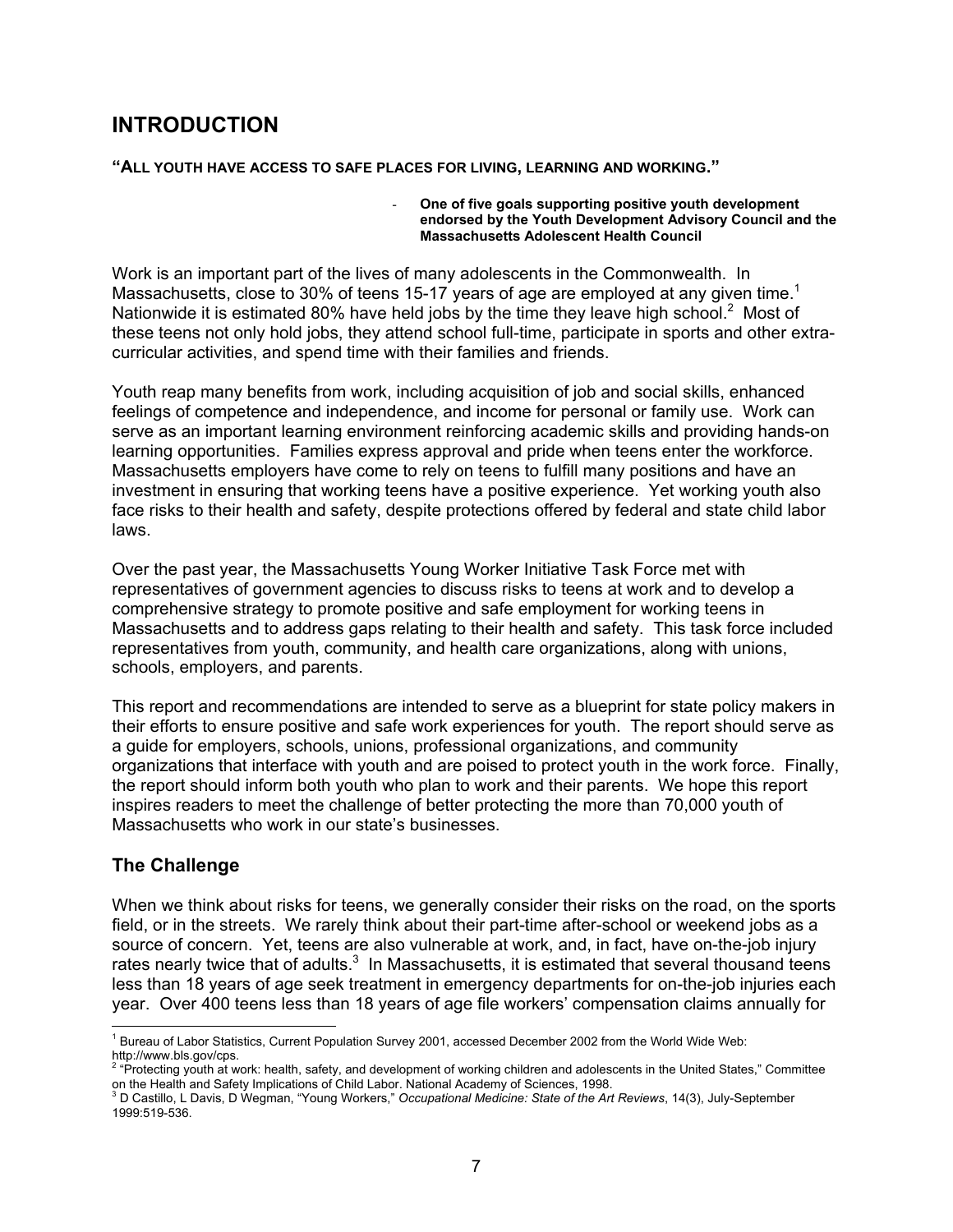injuries resulting in five or more lost work days.<sup>4</sup> Nationally, the average medical cost for an injured teen is \$2450 (in 2001 dollars); total medical costs for occupational injuries to 16 and 17 year olds were approximately \$141 million in 2001.<sup>5,6</sup>

Workers can be exposed to many hazards on the job that can result in injury, illness, or even death. Young workers however, are at increased risk. They are sometimes asked to perform tasks for which they lack the size, strength, or experience. As new workers they are often unfamiliar with workplace hazards, ways to avoid injuries, and their rights as workers. Although a common perception is that teens get injured because they are reckless, teens injured on the job often have a very different profile. Positive traits, such as energy, enthusiasm and a need for increased challenge, combined with a reluctance to ask questions or make demands, lead to their taking on tasks they are not prepared to do safely.

In light of these factors thorough training and supervision is even more important for young workers than adults. Yet surveys of working youth indicate that 50% of working teens in Massachusetts do not receive training about how to do the job safely.<sup>7,8</sup> Training teens about workplace health and safety and their rights and responsibilities on the job is crucial, not only to protect them now, but to provide skills that can be carried into their adult lives as workers and employers of the future.

Over the last 10 years, the Massachusetts Department of Public Health has been working with other agencies and community partners to develop and disseminate educational materials on the child labor laws and young worker health and safety. The Department has developed health and safety curricula for use in schools and work-based learning programs. (Appendix A) However, there is little funding available for training youth and employers regarding health and safety concerns teens face at work. The demand for information and training far exceeds the state agencies' capacity to respond.

A proper balance between school and work is also important to the overall health and well being of youth. While some work has been associated with improved academic performance, working long and late hours during the school year has been linked with fatigue, increased drug and alcohol use, and lower educational attainment.

The challenge is not *whether* teens should work, but how to assure that their jobs are safe and do not interfere with their education. While the safety of young workers is primarily the responsibility of their employers, many others in the community - parents, schools, community organizations, health care providers, and government agencies - have important roles to play in protecting youth at work. Yet there is widespread ignorance about the health and safety risks that teens face on the job and about the child labor laws in place to protect them.<sup>9,10</sup> These laws reflect the longstanding social policy that teens deserve special protection in the workplace.

 4 Massachusetts Department of Public Health, "Occupational Injuries to Workers Less than 18 Years of Age in Massachusetts, 1993-2000", poster presentation at the American Public Health Association Annual Meeting, Philadelphia, PA, November 2002. 5 <sup>5</sup>Children's Safety Network, Economics and Insurance Research Center, Calverton, Maryland 2003

TR Miller, GM Waehrer, "Costs of occupational injuries to teenagers, United States," *Injury Prevention*, 4(3), September 1998:211- 7.

<sup>7</sup> Massachusetts Department of Public Health, "Preventing Work-related injuries to teens," *Newsletter from the Teens at work: Injury Surveillance and Prevention Project*, Spring 1998.<br><sup>8</sup> Massachusetts Department of Public Health, "Profile of Brockton Working Teens," Brockton Area Protecting Young Workers

Project, Summer 1997.

<sup>&</sup>lt;sup>9</sup> Massachusetts Department of Public Health. "Enhancing Young Worker Health and Safety: Focus Group Report," January 19, 1996.

<sup>&</sup>lt;sup>10</sup> Zakocs, Runyan, Schulman, Everson, and Dunn, "Improving Workplace Safety: Suggestions for working teens," Chapel Hill: UNC Inj Prev Research Center, 1999.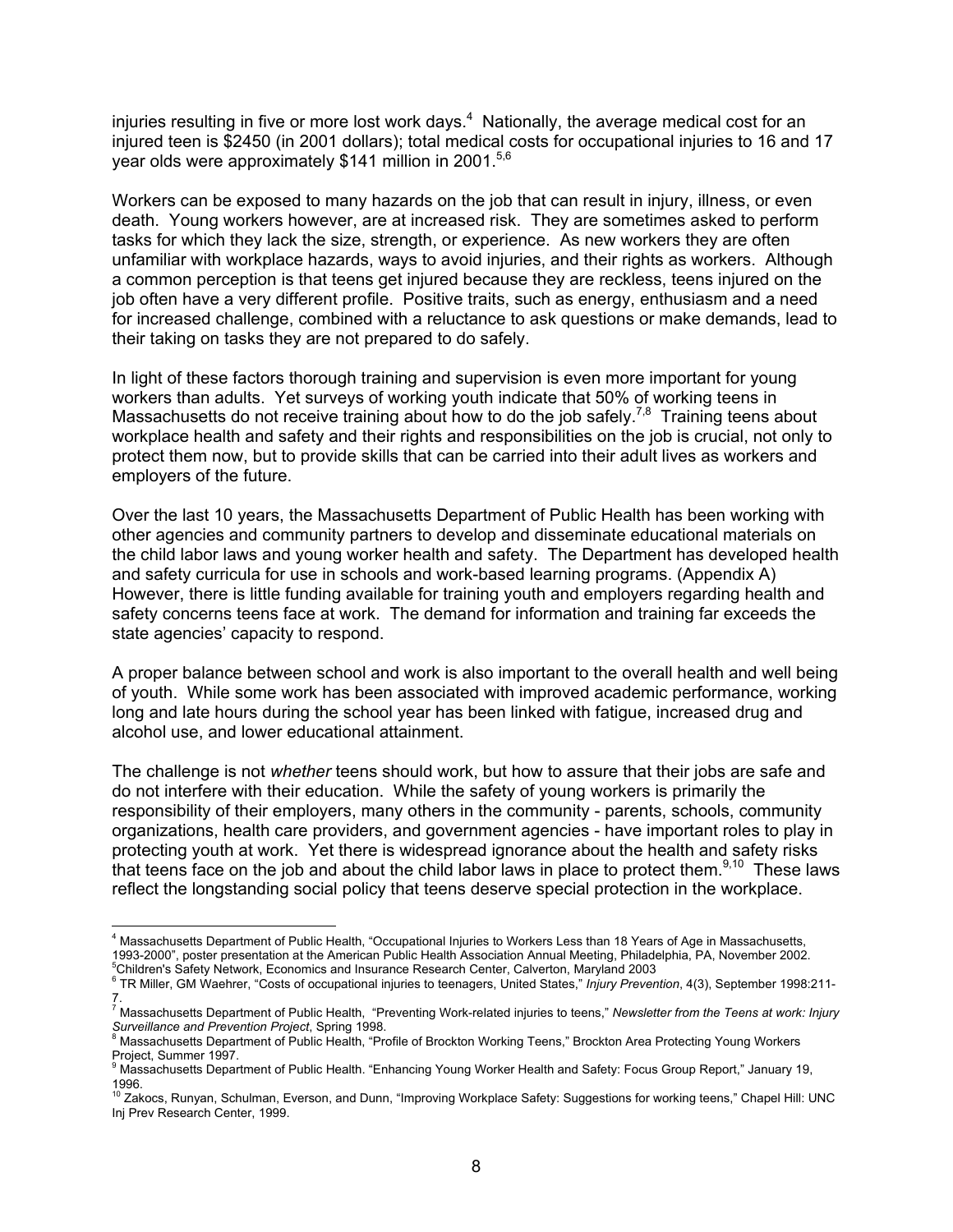In Massachusetts, ongoing efforts to ensure the health and safety of young workers are fragmented. Five agencies - the US Department of Labor, the Massachusetts Office of the Attorney General, the Massachusetts Departments of Education, Public Health, and Labor and Workforce Development - have responsibilities for ensuring that youth who are employed have positive and safe work experiences. However, a formal mechanism for interagency collaboration is lacking. Parents, health care providers, youth workers, and private sector organizations, such as trade associations, unions, public health advocacy and education organizations, also play roles in protecting working teens, yet they do not have a vehicle for sharing information and coordinating their efforts. Without a coordinated effort, protection of teen workers often falls through the cracks. A comprehensive statewide effort is needed *now* to ensure that young workers are employed in safe jobs, provided with adequate training and supervision, and protected by effective child labor laws that are relevant to today's young workforce.

## **The Massachusetts Young Worker Initiative Task Force**

In the mid 1990s, members of several community groups, academic institutions, and private organizations began meeting with representatives of the relevant state and federal agencies to explore ways to promote positive and healthy employment for youth in Massachusetts. Known as the "Massachusetts Young Worker Initiative," the group recognized the need for broader input from the many stakeholders involved in youth employment. In the summer of 2001, the Massachusetts Young Worker Initiative (MYWI) created a task force inviting the participation of representatives of businesses, unions, schools, the health care community, youth-serving organizations, and parents. The goal of the task force was to develop a report to include recommendations for a comprehensive strategy to protect the health and well-being of teenage workers in Massachusetts. The Task Force agreed that this strategy should:

- Promote positive, safe employment for youth;
- Foster awareness and skills in safety and health that will remain with teenagers throughout their working lives;
- Reduce work-related injuries among youth in the Massachusetts work force; and
- Assure an appropriate balance between work and school.

The Task Force was co-chaired by representatives from the University of Massachusetts-Lowell, the Education Development Center, and the Massachusetts Coalition for Occupational Safety and Health. It met nine times beginning in September 2001 and focused on four areas:

- School-based strategies
- Improvements in the work permit process;
- Work-based strategies; and
- Public information and community-based initiatives.

In addition, the Task Force addressed the need for strengthening the state infrastructure to carry out the recommendations in each of these areas.

A draft of the full report was distributed to individuals who were initially invited to participate as members of the Task Force, but who were unable to attend the meetings. These individuals were afforded the opportunity to provide input to the final Task Force report. (See Appendix B for a list of Task Force Participants and Reviewers.)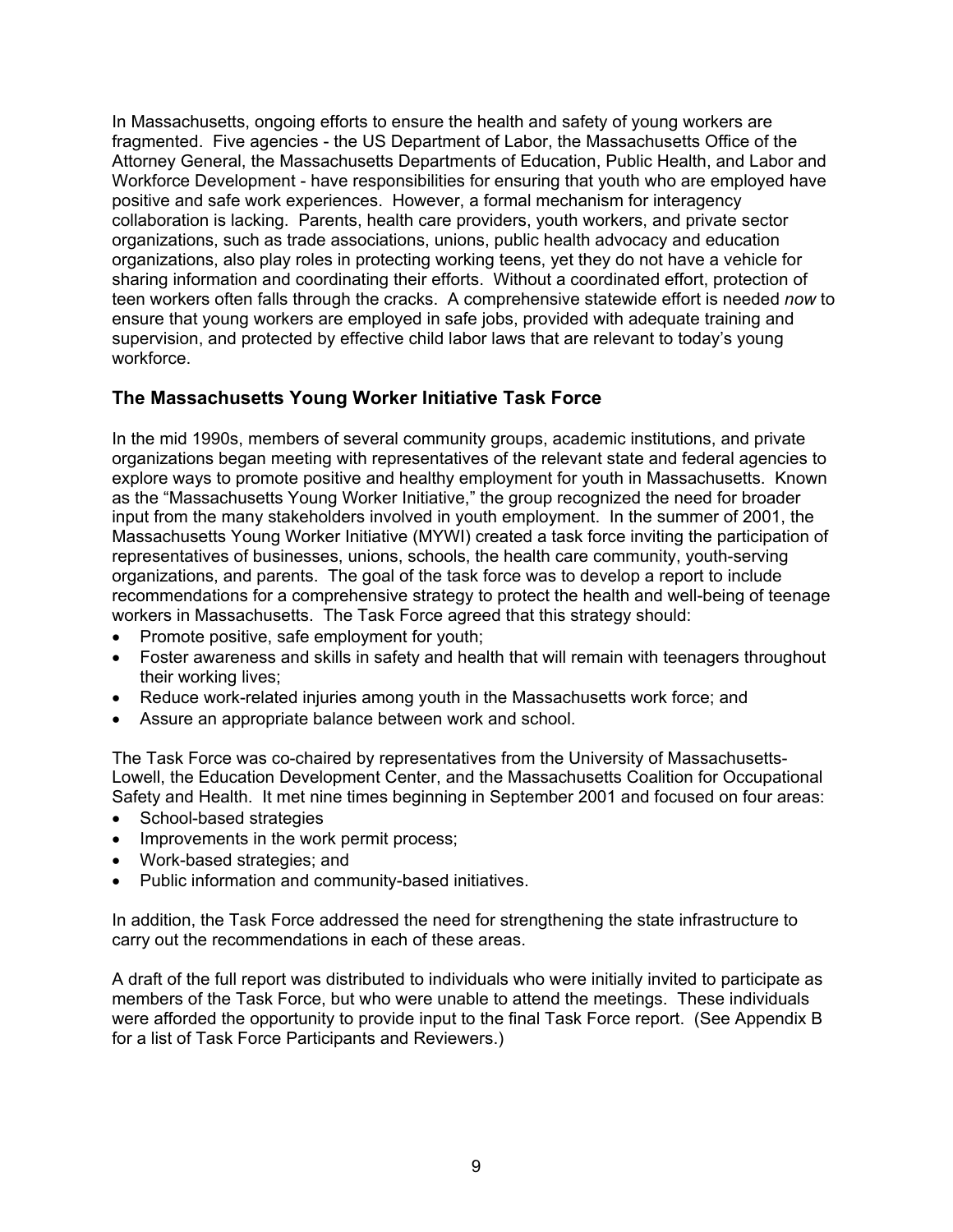This report contains the 38 recommendations of the MYWI Task Force. Most of these can be implemented within the framework of the existing child labor laws. Where possible, the Task Force has identified possible lead agencies that could be responsible for implementing the recommendations. Recommendations requiring changes in the Massachusetts child labor laws are noted by the symbol of the Massachusetts State House.

Improving the health and safety of working youth and preventing injuries will require the combined efforts of employers, parents, health care providers, educators, researchers, community organizations, and regulators, as well as working youth themselves. This report focuses on strategies to which all stakeholders can offer their commitment. In only two instances the Task Force did not reach consensus. The dissenting opinions have been noted and summarized below the recommendations proposed by the majority of the group.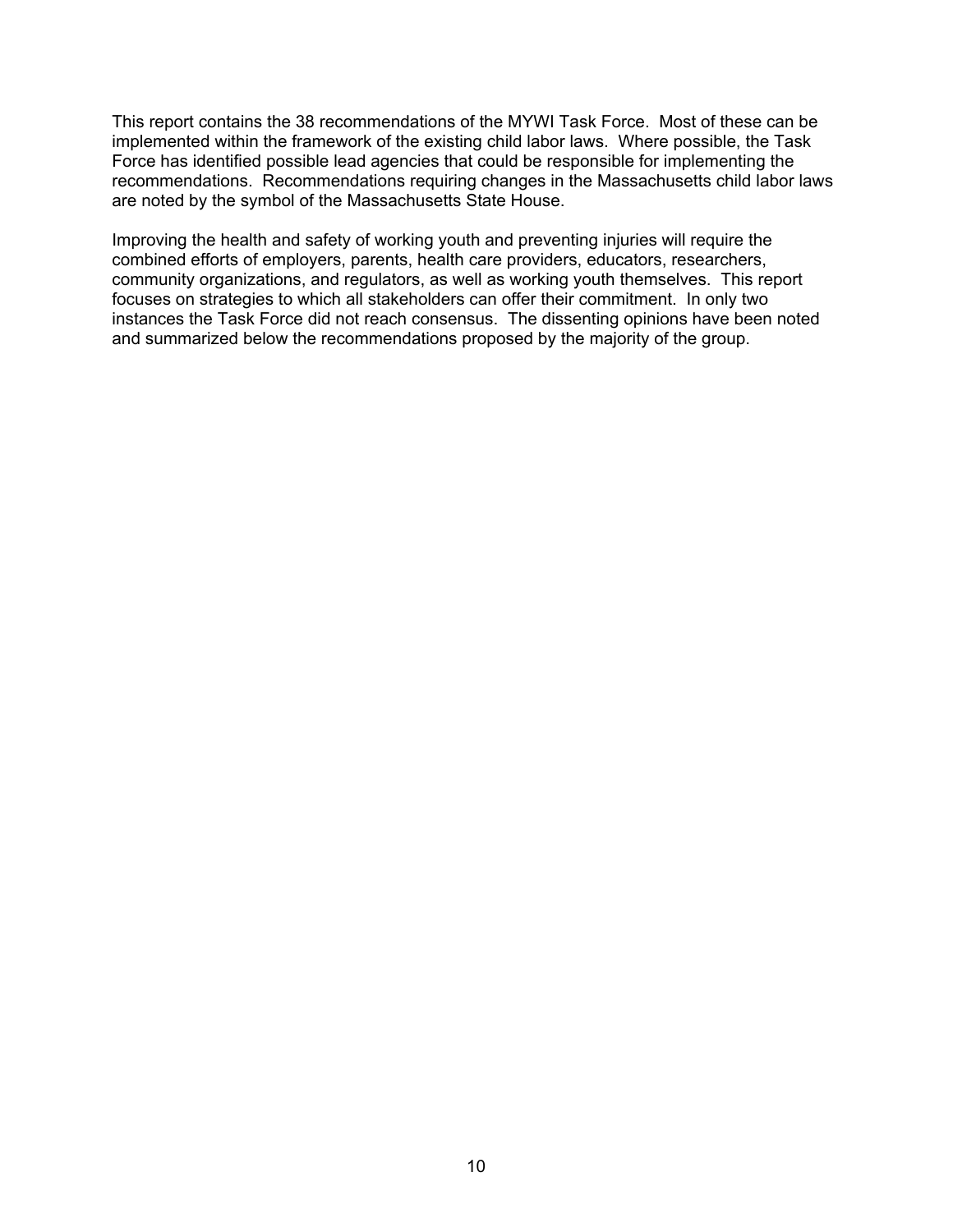## **GOALS, OBJECTIVES, AND RECOMMENDATIONS**

## **School-Based Initiatives**

#### **Goal: Schools play an active role in promoting healthy and safe work experiences for students.**

The mission of the Massachusetts Department of Education is:

*"To improve the quality of the public education system so that students are adequately prepared for higher education, rewarding employment, continued education, and responsible citizenship. We carry out this mission in partnerships with Massachusetts school districts and other organizations that provide educational programs and services. Students, parents, teachers and other educators, elected officials, business and community leaders, and the public all are stakeholders in the work of the Department to improve schools and raise student achievement."* 

An integral part of this mission is to help prepare students for rewarding employment. As such, schools have the dual responsibility of engaging youth in skill development and ensuring that job/internship placements offer students safe, healthy, and positive work environments.

All students should have safe, productive and satisfying work experiences, whether in jobs they have secured on their own or ones in which they have been placed through school-to-career, cooperative education programs, or through their enrollment in career and technical education.

Schools have many opportunities to prepare students for work experiences and to integrate workplace health and safety lessons. Whether through an existing course of study or a job placement program that utilizes the Massachusetts Work-Based Learning Toolkit, health and safety needs to be addressed. Below is a list of recommendations to guide schools in playing a more active role in promoting healthy and safe work for students.

**Objective 1** Students receive workplace health and safety information in the classroom and other school-sponsored programs.

## **Recommendation 1: Promote workplace health and safety education in schools. (***Lead Agency: Department of Education)*

This can be accomplished by:

- Promoting the integration of workplace health and safety information into existing courses consistent with current guidelines, regulations, and curriculum frameworks; $11$
- Disseminating existing curricula and supporting materials that address workplace health and safety and the child labor laws to schools, accompanied by appropriate technical assistance and teacher training; and
- Developing new workplace health and safety curricula as needed.

<sup>-</sup> $11$  Curriculum Frameworks are statewide guidelines for learning, teaching, and assessment used to develop curricula.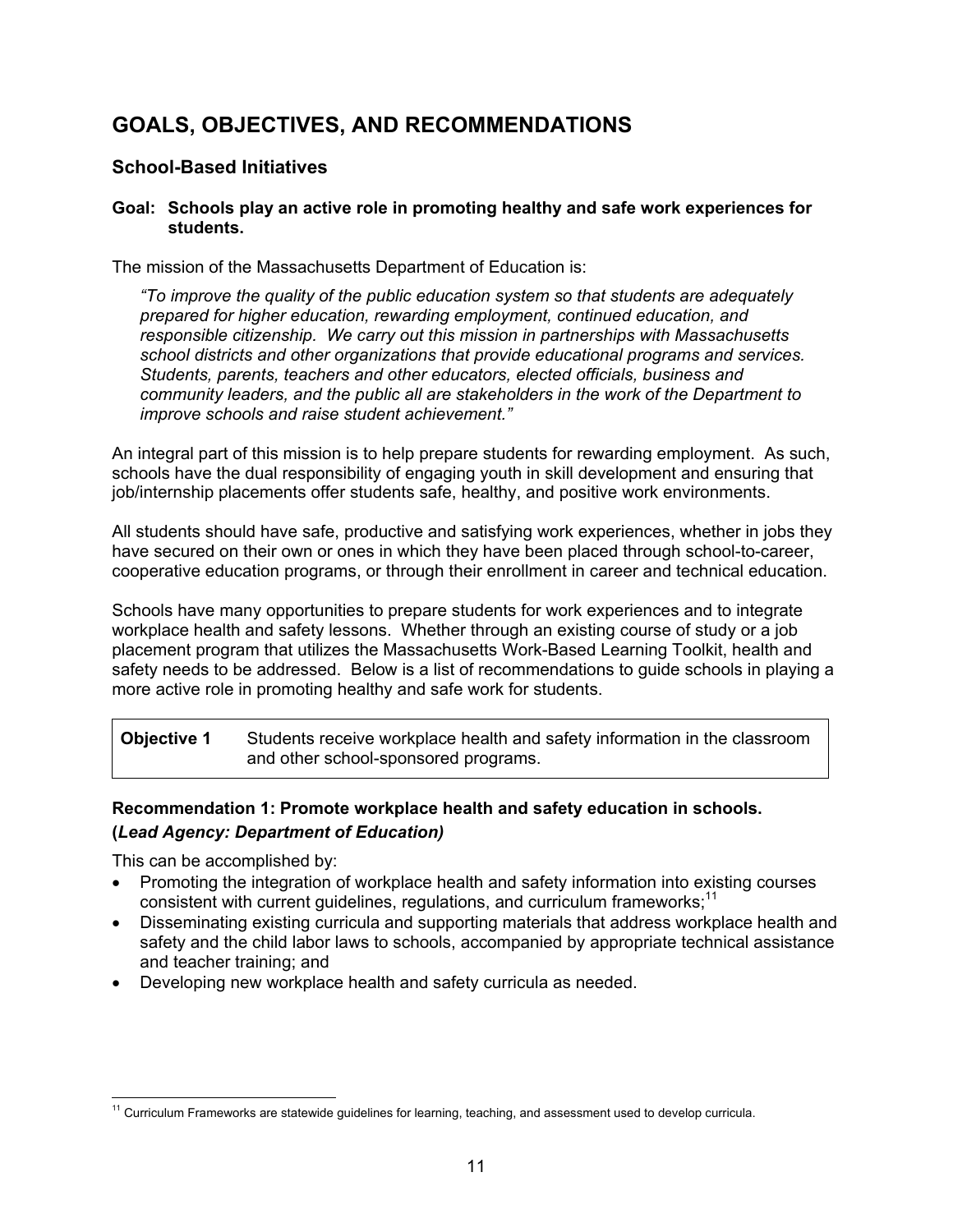#### **Recommendation 2: Address workplace health and safety in school-sponsored job readiness and placement programs.<sup>12</sup>**

### **(***Lead Agency: Department of Education)*

This can be accomplished by:

- Ensuring that school personnel involved in job readiness and placement programs have been adequately trained in the field of workplace health and safety and the child labor laws and are equipped to assess the safety of the workplaces in which they place students;
- Promoting train-the-trainer courses<sup>13</sup> for technical teachers (vocational education teachers) so that they, in turn, can deliver workplace health and safety information and training to students; and
- Including career-appropriate workplace health and safety as a competency students must achieve in job readiness programs.

| <b>Objective 2</b> | Students, parents, and school personnel have easy access to information |
|--------------------|-------------------------------------------------------------------------|
|                    | and resources on workplace health and safety and child labor laws.      |

**Recommendation 3: Integrate workplace health and safety into appropriate subject areas of higher education programs that prepare future teachers.** 

#### **(***Lead Agencies: Department of Education, Boards of Education, and Institutes of Higher Learning***)**

**Recommendation 4: Disseminate informational materials on workplace health and safety and the child labor laws through existing programs and mechanisms in schools.** (See Appendix A for a description of existing educational materials.)

## **(***Lead Agency: Department of Education***)**

Such programs and mechanisms may include:

- Parent/student mailings;
- The work permit process;
- Peer health education programs;
- Education efforts of school-based health centers; and
- Service-based learning opportunities.

  $12$  School Sponsored Job Readiness and Placement Programs include such programs as school-to-career, cooperative education, and vocational education.

<sup>13</sup> One means of training school personnel involved in job readiness and placement programs is to promote their attendance at the Occupational Safety and Health Administration's (OSHA) 40-hour training course in health and safety. Those trained in this 40-hour course are then qualified to train and certify students in OSHA's 10-hour course on health and safety.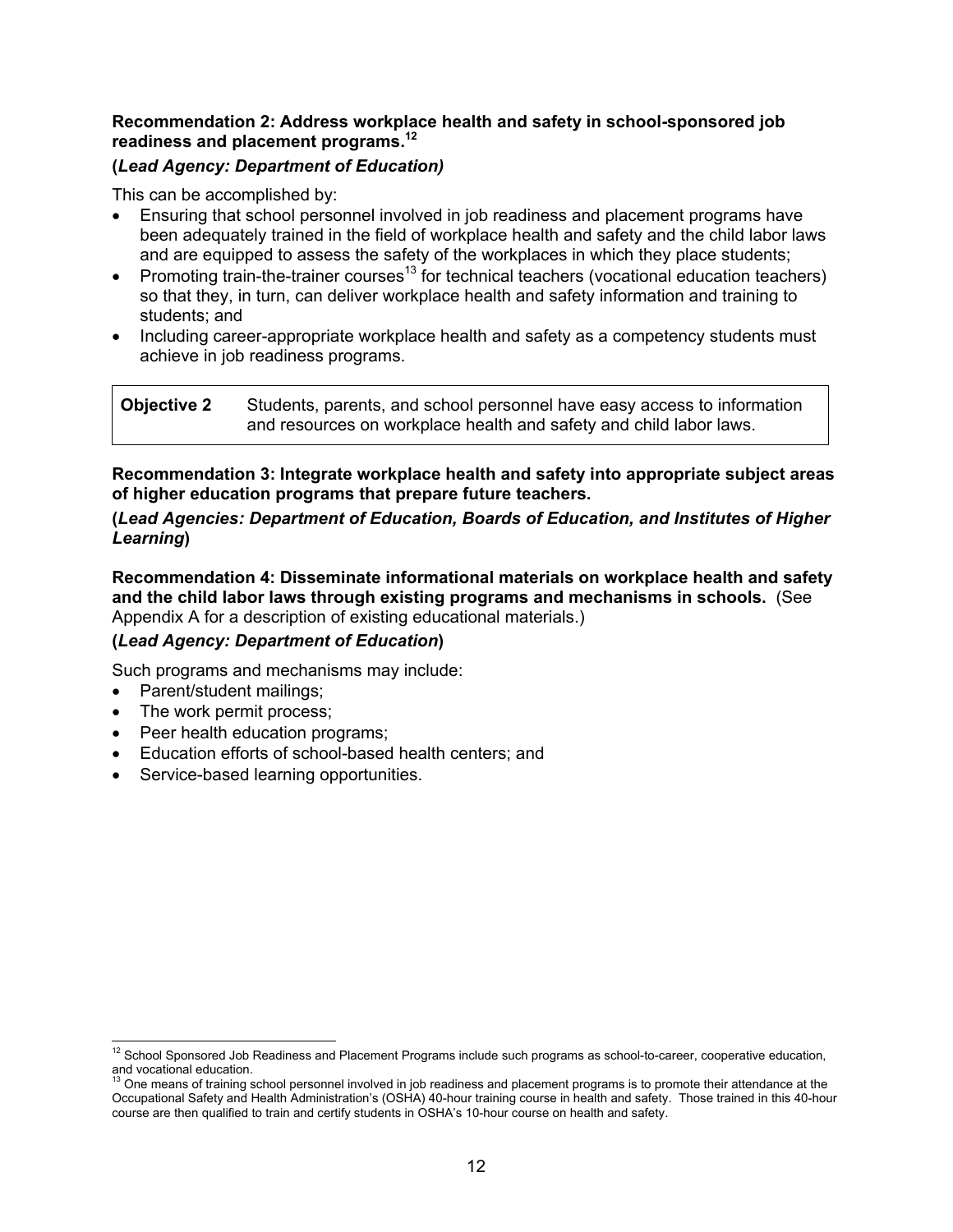## **Strengthening the Role of Work Permits**

#### **Goal: The work permit process functions to ensure that teens are employed in jobs that do not jeopardize their health or education.**

The process of obtaining work permits provides an opportunity to screen prospective jobs before a minor (an individual under the age of 18) is formally employed. Those responsible in the process - employers, teens, parents, school personnel, and medical providers - can all play roles in ensuring that the employment is consistent with the child labor laws and that it will not jeopardize the health or education of the minor.

Under Massachusetts' law, work permits<sup>14</sup> are issued by the school districts in which the minor lives. The process for younger teens differs from that for older teens. Fourteen and fifteen yearold adolescents are required to obtain employment permits for all forms of work. Sixteen and seventeen year-old adolescents are required to obtain educational certificates for most jobs. (See Appendix C for a thorough explanation of the work permit process.)

Currently, school personnel designated to issue work permits ("issuing agents") in many school districts have little, if any, knowledge of workplace health and safety, the child labor laws, or other issues affecting youth at work. Compliance with the requirement for permits is far from complete. In several surveys of working youth in Massachusetts, only 60% reported having work permits or educational certificates. Many employers, parents, teachers, and teens themselves report that they are not familiar with the child labor laws, including the permitting requirements. In addition, there is no centralization of data about the permits issued by or returned to schools. These data would provide crucial information about where minors work and the nature of their work. The existing work permitting system, therefore, needs to be strengthened to better protect the health and well-being of working youth in Massachusetts. Below are several recommendations for improving the process.

| <b>Objective 1</b> | Employers, minors, and parents have access to basic, easy to read |
|--------------------|-------------------------------------------------------------------|
|                    | information about the child labor laws.                           |

**Recommendation 5: Modify the application for the work permit and the work permit form to include a summary of the applicable state and federal child labor laws on the back of the forms.** 

**(***Lead Agencies15: MA Office of the Attorney General, Department of Education, and Department of Labor and Workforce Development***)** 

<sup>&</sup>lt;sup>14</sup> "Work permit(s)" is a general term referring to both employment permits and educational certificates.

<sup>&</sup>lt;sup>15</sup> Massachusetts General Law, chapter 149 section 89, places the responsibility for designing the permit forms on the Department of Education and the Department of Labor and Workforce Development. The Attorney General's Office is charged with approving the forms.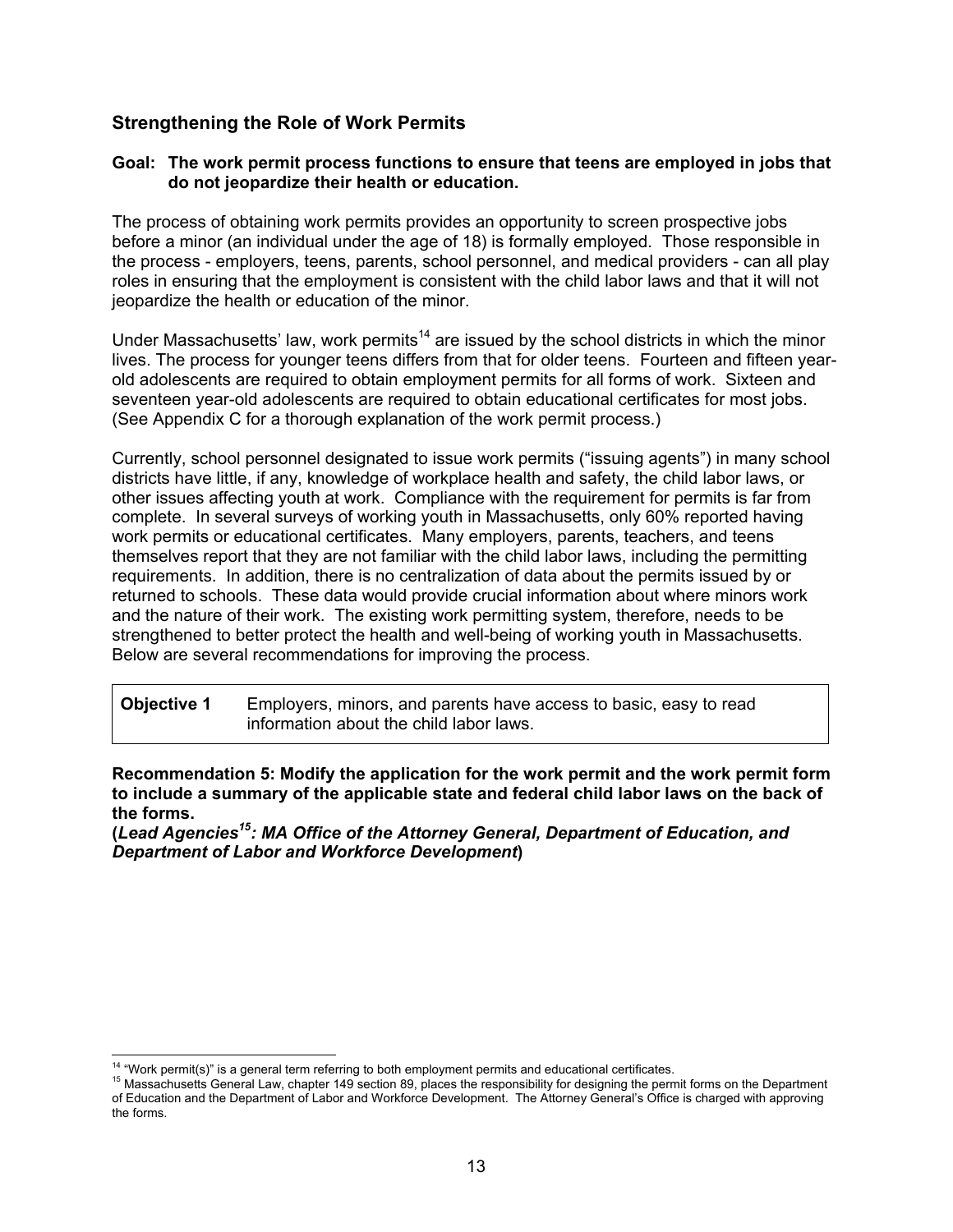**Recommendation 6: Provide teens with educational materials on the child labor laws and workplace health and safety when work permits are requested.** 

### **(***Lead Agencies: U.S. Department of Labor, MA Office of the Attorney General, and School Superintendents and their designated work permit issuing agents)*

Existing materials for teens and their parents may be distributed by issuing agents when a permit is requested; these materials cover the child labor laws, health and safety, wage and hour laws, and workers' compensation. (See Appendix A for a description of existing materials.)

**Objective 2** Barriers to compliance with the work permit process are minimized.



**Recommendation 7: Modify the work permit statute to allow the requirement for a medical examination to be fulfilled by any medical examination of the minor within the previous 12 months, consistent with the requirement for school sports physicals.** 



**Recommendation 8: Modify the state child labor laws to allow a minor to obtain a work permit in either the school district in which s/he lives** *or* **the district in which s/he attends school.** 

**Objective 3** Issuing agents are equipped with the knowledge and tools to effectively carry out the work permitting function.

#### **Recommendation 9: Establish a standardized curriculum to train issuing agents in carrying out the permitting function.**  *(Lead Agency: MA Office of the Attorney General***)**

This can be accomplished by:

- Developing and disseminating a guide on issuing work permits for school personnel who are designated to perform this function;
- Training issuing agents on properly screening permit applications to ensure that the prospective employment is consistent with applicable laws and is not likely to negatively impact the child's welfare; and
- Developing a database of the names of all designated issuing agents so that pertinent information about the process, training sessions, etc. may be sent to these individuals directly on an ongoing basis.



**Recommendation 10: Modify the educational certificate form for teens aged 16 and 17 years old to include a "nature of work" field that describes the prospective employment as currently required for teens aged 14 and 15 years old.**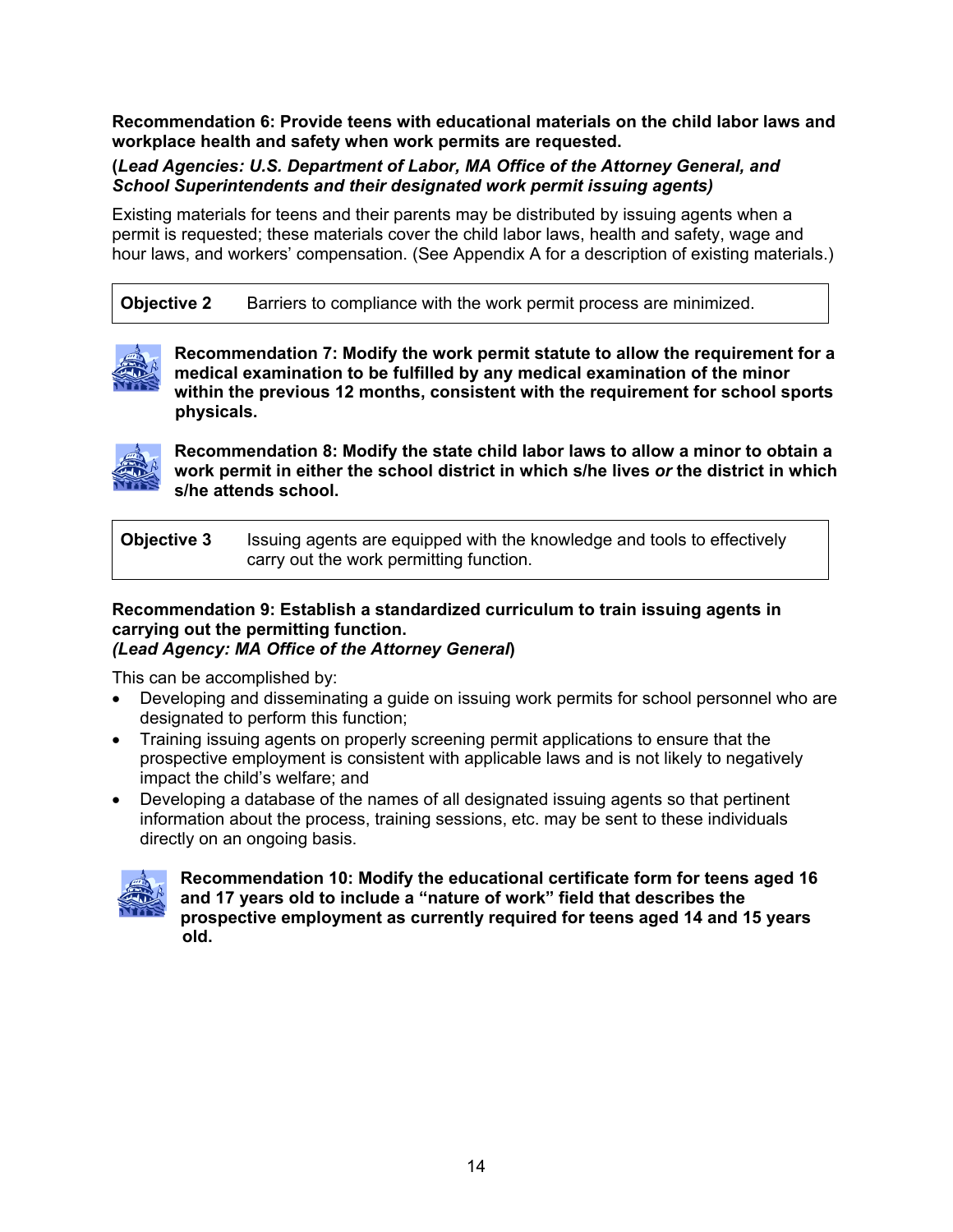### **Recommendation 11: Develop a software application for processing work permits to assist issuing agents in determining if the prospective employment is consistent with applicable child labor laws.**

### *(Lead Agency: MA Office of the Attorney General***)**

Such an application could also contribute to the development of a database of work permits, which could be used to generate a profile of youth employment in Massachusetts. (See Recommendation 33.) Existing software applications for issuing work permits used by other states can serve as models to be adapted for use in Massachusetts.

**Objective 4** Standardize the work permit process for all minors, aged 14 though 17.



**Recommendation 12: Develop a single work permit and work permit application form for all youth 14 through 17 years of age. The health care provider's sign-off would continue to be limited to 14 and 15 year old adolescents.** 



**Recommendation 13: Require employers, minors, and parents to sign the work permit application and the work permit certifying that they have read and understand the child labor laws as summarized on the application and the work permit itself.** (See Recommendation 5.)

This can be accomplished through a minor legislative modification to the statutes that govern the work permit and application. The modification would require a signature from the employer, the minor applying for the job, and the parent or guardian, indicating that each has read and understands the child labor laws summarized on the forms. (See Recommendation 5.)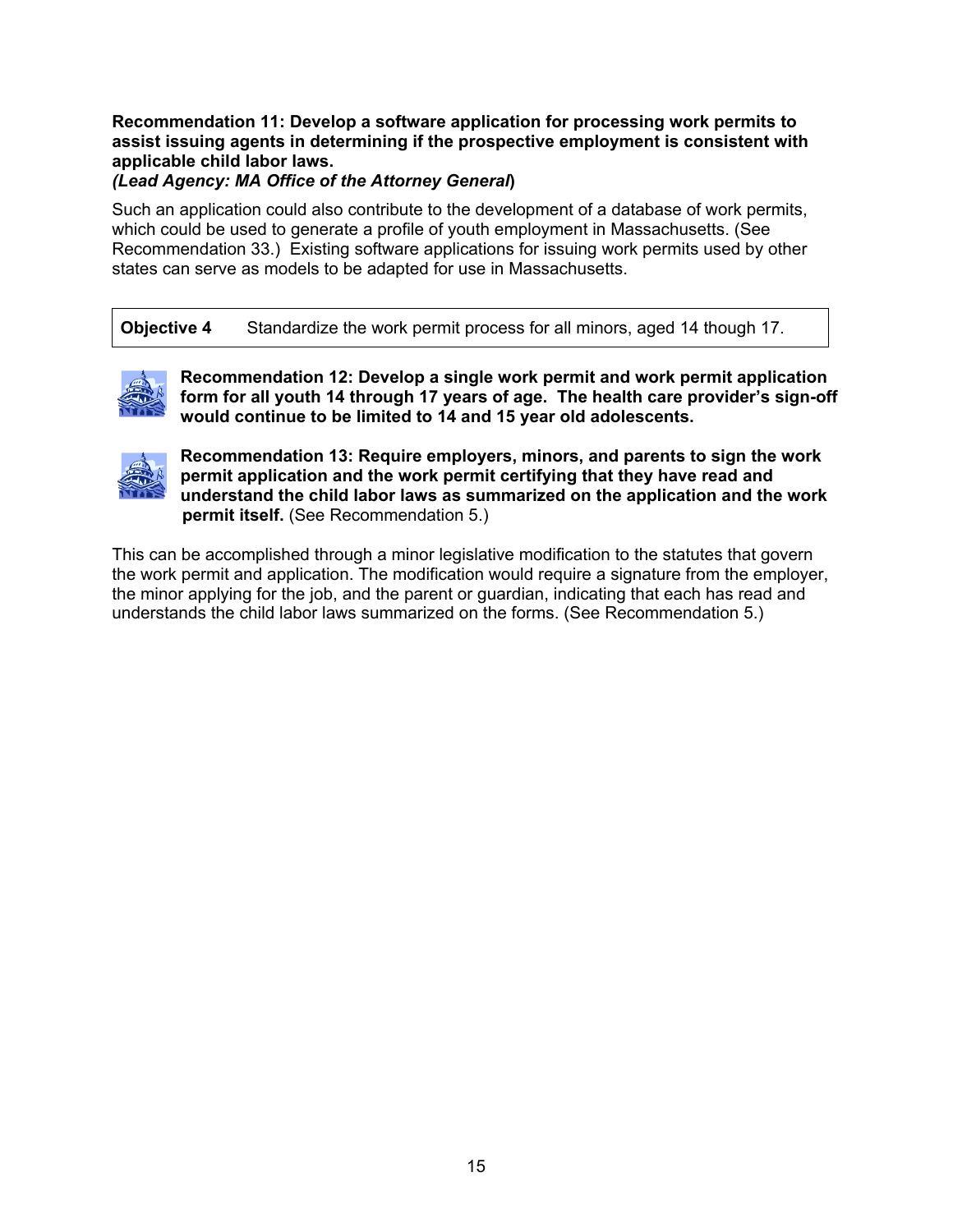## **Work-Based Initiatives**

#### **Goal 1: Employers provide safe working environments for their teen employees.**

Employers are responsible for providing safe work environments for workers of all ages. Doing so for young workers, however, presents some special challenges. Because of their inexperience and increased injury rates, young workers have an even greater need than adult workers for quality supervision and training. While proper training and supervision is critical in protecting young people at work, the primary health and safety goal of employers should be the elimination of hazards and the implementation of alternatives where elimination is not feasible.

Ensuring that employers meet the challenge of providing healthy and safe work places for teens requires a multi-level approach. First, employers must be encouraged to eliminate or reduce workplace hazards whenever possible. Second, they must be given information, training opportunities, and tools, to educate them about the child labor laws, health and safety concerns specific to youth, and successful approaches to age appropriate training and supervision. The third strategy is to ensure that employers comply with the child labor laws and health and safety laws through effective enforcement of existing laws. Below are several recommendations for work-based initiatives to promote healthy and safe work environments for teens.

| Objective 1 | Employers understand the child labor laws, young worker health and safety |
|-------------|---------------------------------------------------------------------------|
|             | issues, and the unique challenges of supervising youth.                   |

**Recommendation 14: Provide information on the child labor laws, on young worker health and safety, and on supervising youth to employers through trade associations and other employer organization meetings, conferences and other venues.** 

**Recommendation 15: Annually distribute an informational fact sheet on the child labor laws, young worker health and safety, and supervising youth to employers through the Internal Revenue Service's yearly mailing to employers.**

**Recommendation 16: Include young worker health and safety as part of the consulting services provided to employers by their safety consultants.** 

This can be accomplished by having private loss control consultants, compliance assistance specialists (CASs) with the Occupational Safety & Health Administration, and consultants with the Massachusetts Division of Occupational Safety--who advise employers in youth-employing industries--offer employers basic written information on the child labor laws and effective supervision of youth.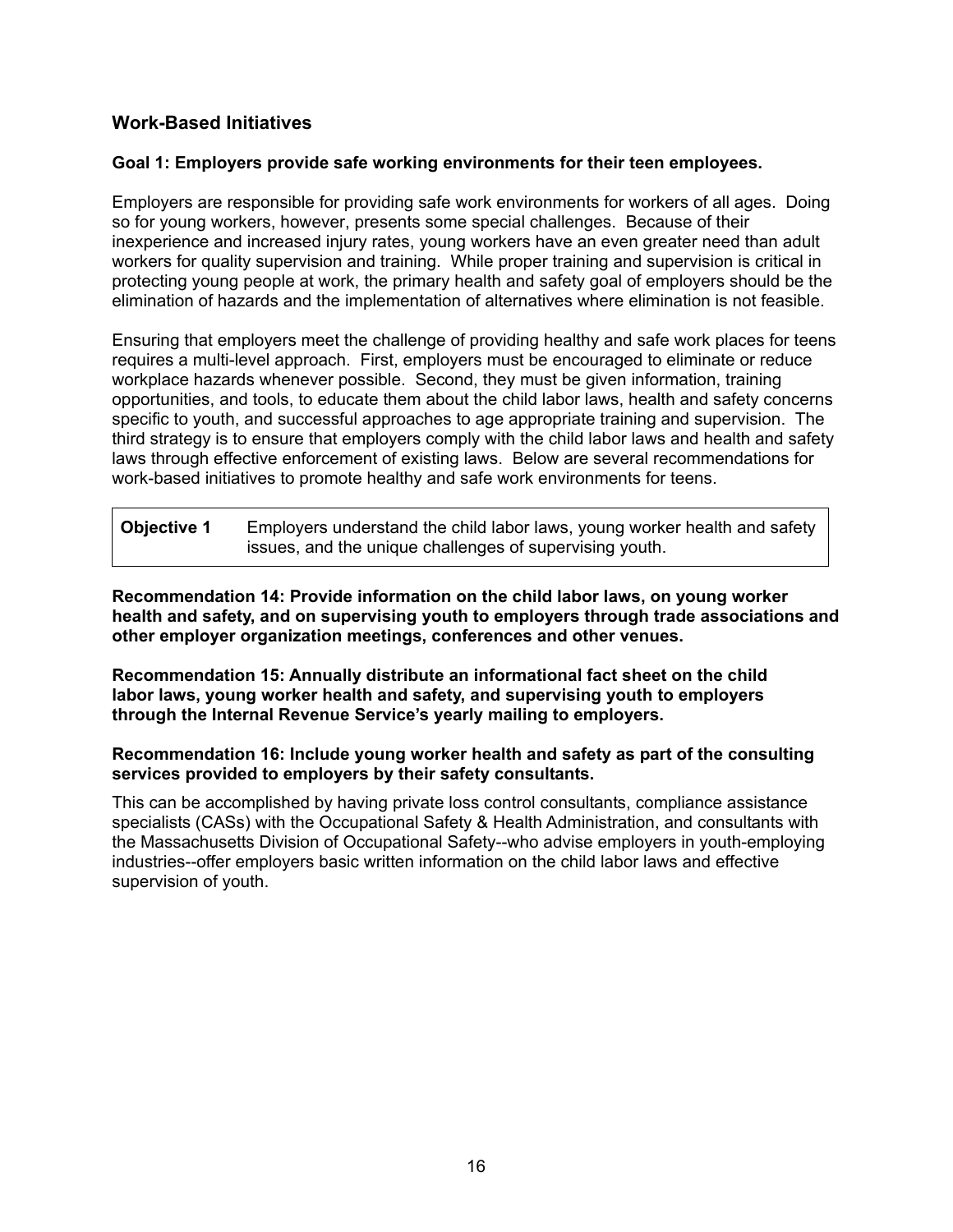## **Objective 2** Employers provide job-specific health and safety training to young workers and implement hazard controls in jobs commonly held by youth.

#### **Recommendation 17: Distribute to employers industry-specific materials on young worker health and safety with detailed information on hazard identification and solutions for reducing or eliminating those hazards found in the jobs most often held by youth***.*

This can be accomplished by:

- Developing short industry-specific hazard checklists for employers to use in conducting regular self-inspections and for worker training;
- Developing guidelines for "best practices" used successfully by employers in various industries;
- Developing injury prevention materials for use by employers in training young workers; and
- Identifying strategic approaches for the dissemination of young worker health and safety materials (e.g., employer-oriented publications, trade association meetings, health and safety groups, human resource management organizations or at the point of contact after an injury has been reported to the MA Department of Public Health).

#### **Recommendation 18: Promote training for those who supervise young workers about the child labor laws, young worker health and safety, and supervising youth.**

This can be accomplished by:

- Assessing existing management training programs for inclusion of material on supervising youth at work and other issues of youth employment;
- Incorporating important workplace health and safety messages, including age-appropriate training methods, into management training programs lacking these elements; and
- Creating collaborations among employer organizations or trade associations and government agencies to provide the training.

#### **Recommendation 19: Pilot an age-appropriate training program for young workers as a collaborative effort between one industry, its key trade association, and its insurer.**

Results of such a pilot program could include:

- Employer access to industry-specific educational materials targeted to young workers;
- Serving as a model for collaborative partnerships in young worker health and safety training that may be replicated in other industries; and
- Improved health and safety training of young workers.

#### **Recommendation 20: Pilot the implementation of a significant safety innovation/engineering control in a particular industry where jobs are commonly held by youth, in partnership with its key trade association, insurer, and an academic institution.**

For example, involve all partners in developing and implementing a method and/or device for safely pouring hot grease to reduce the risk of burns.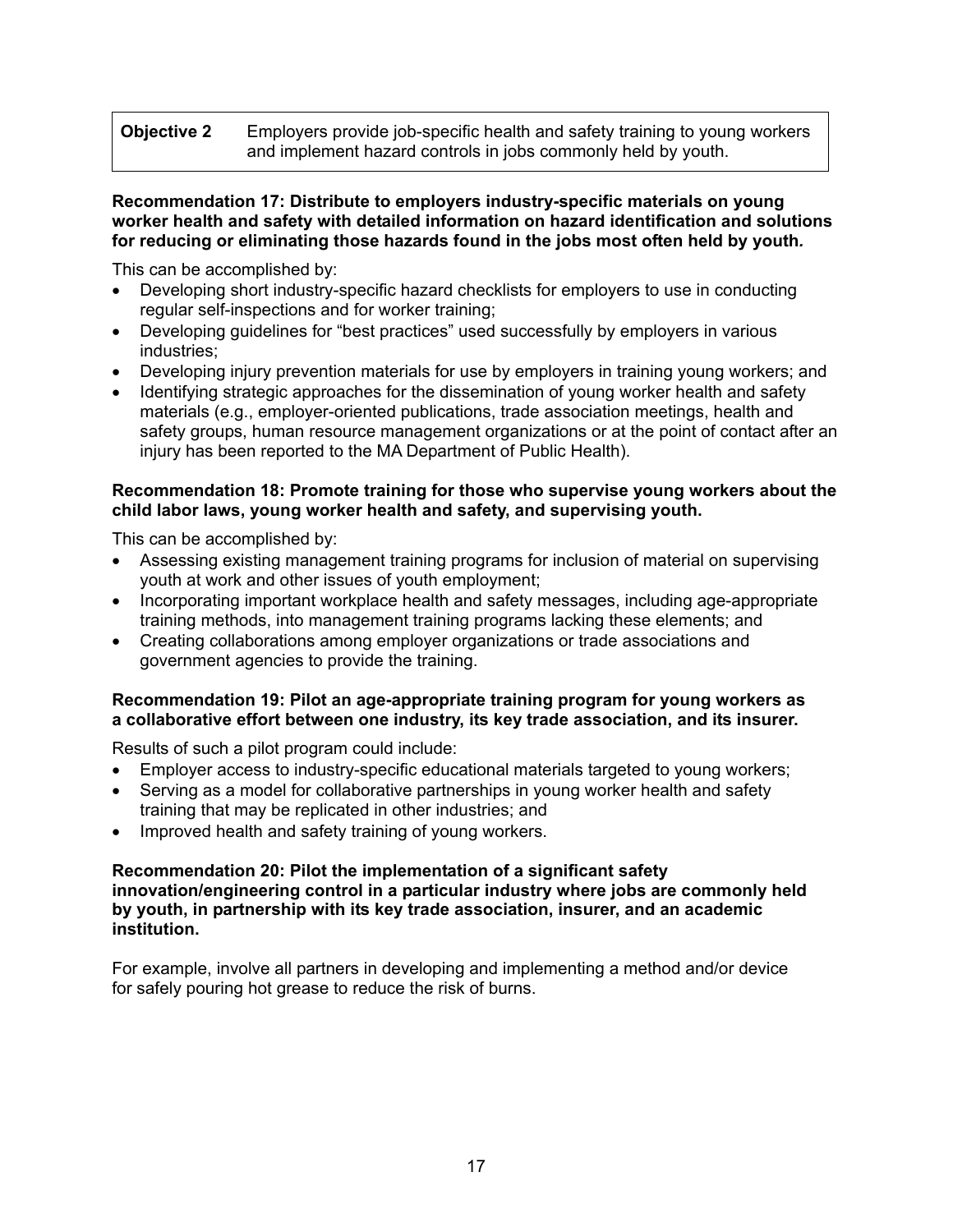**Objective 3** The Massachusetts Office of the Attorney General has appropriate mechanisms and adequate resources to effectively enforce the Massachusetts Child Labor Laws.



### **Recommendation 21: Establish civil sanctions against employers who violate the MA child labor laws.**

This can be accomplished by amending the Massachusetts child labor laws to add civil sanctions, along with penalties, to the existing criminal sanctions and penalties.

#### **DISSENTING OPINION: Representatives of the business that most consistently participated in the writing of this report did not agree with this recommendation.**

**EXPLANATORY NOTE:** Currently, an employer who is charged with violating any provision of the Massachusetts child labor laws must be charged with a crime, which carries both monetary penalties and imprisonment. Under existing law, an employer who is found guilty of violating the laws would have a criminal record. Civil enforcement authority would enable the Attorney General to use an efficient administrative procedure, equivalent to issuing a traffic ticket, rather than prosecuting in criminal court as the sole means of enforcement. The outcome of a civil charge could be a written citation without penalty or the imposition of a monetary fine, depending upon the nature of the violation, the specific impact, and whether or not the violation was committed with intent. The Attorney General currently enforces the state's wage and hour laws mostly under civil enforcement authority. The procedure includes an appeals process for employers who are aggrieved by the charges. An employer would not risk a criminal record if the matter was resolved through the civil procedure.

#### **Recommendation 22: Explore the development of a diversion program for fines paid by violators of child labor laws.**

The funds, rather than going into the state treasury, could be used to:

- Educate employers, youth, and others about the child labor laws, young worker health and safety; and
- Develop "best practices" in health and safety to reduce the number of injuries to teens.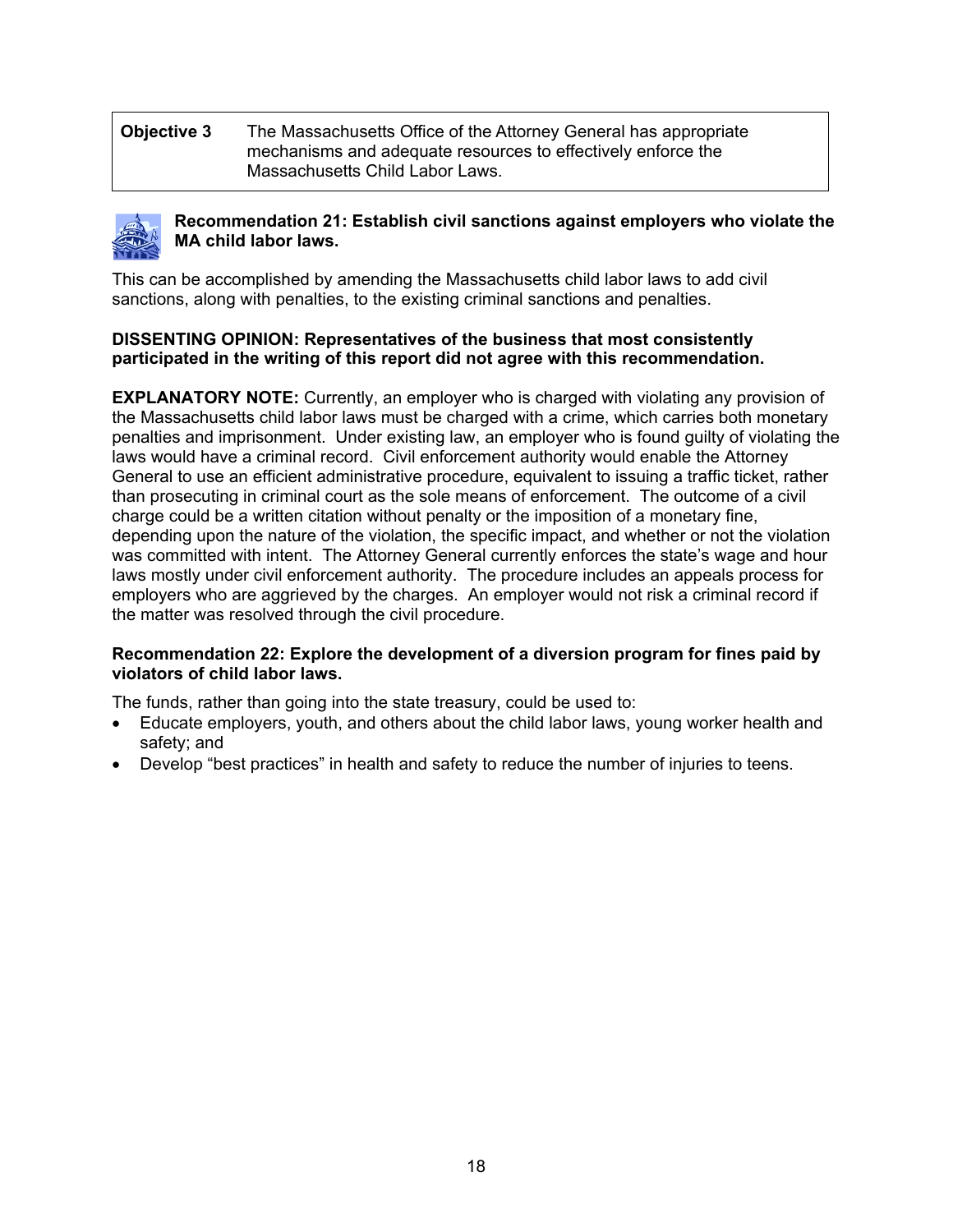#### **Goal 2: Unions play an active role in promoting healthy and safe work experiences for young workers.**

A number of workplaces that employ young people are unionized--including many supermarkets, manufacturing companies, health care facilities, and delivery companies. One central mission of unions is to ensure that all workers have safe and healthy working conditions. Young workers are often unaware of the benefits that may be available to them through their collective bargaining agreements. They may also not realize that their union representative can help them report to their employer, and address, unsafe working conditions, work-related injuries or illnesses, and violations of the child labor laws or other protections.

| <b>Objective 4</b> | Young workers receive information about protections afforded them by<br>unions through their collective bargaining agreement and through the |
|--------------------|----------------------------------------------------------------------------------------------------------------------------------------------|
|                    | support of their union representative.                                                                                                       |

**Recommendation 23: Conduct educational sessions for newly employed young union members.** 

*(Lead Agency: Unions)* 

**Recommendation 24: Develop partnerships with schools to educate students about the role of unions in promoting safe and healthy workplaces.**  *(Lead Agency: Unions)*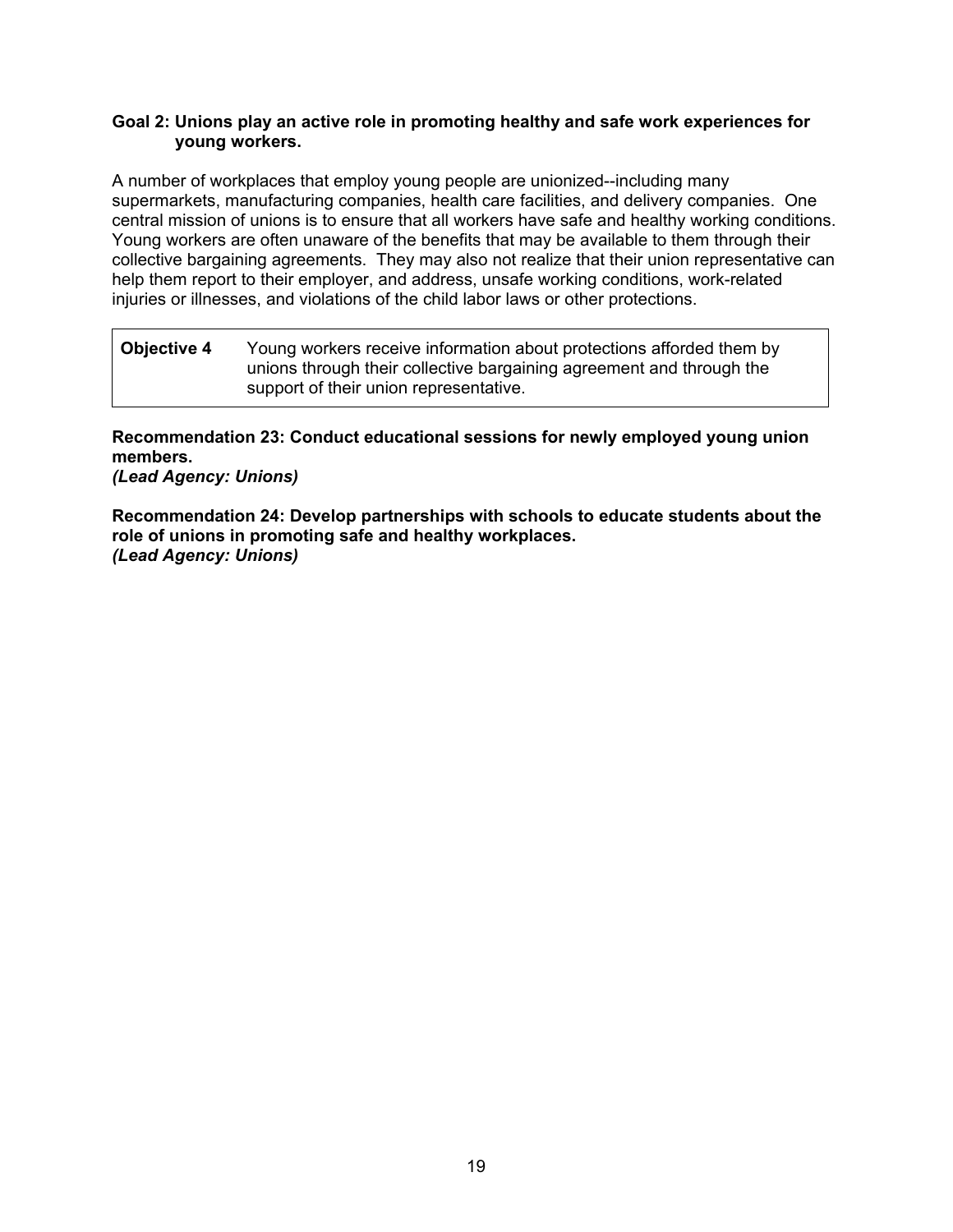## **Community-Based Initiatives**

#### **Goal: Community members are engaged in promoting safe and meaningful work for youth.**

Many community members, especially parents, health care providers<sup>16</sup>, and youth workers have important roles to play in promoting safe workplaces for teens. Informed parents can give their children information about workplace hazards and guidance in how to effectively raise concerns about health and safety with employers. Health care providers have an excellent opportunity to counsel young patients on occupational health and safety as part of regularly scheduled visits and while signing work permit applications. In addition, as prominent members of a community, health care providers are well positioned to be public advocates for young worker safety. Staff in youth-serving organizations can integrate occupational safety and health into ongoing educational and counseling programs, and can be advocates for teen worker safety with employers and others in the community.

Community members, therefore, should have an awareness of young worker health and safety issues and the child labor laws. Working together, organizations such as Parent Teacher Associations, youth-serving organizations, and community health centers can promote a culture within the community where safe work for youth is the expectation. Below are several recommendations for achieving this goal.

**Objective 1** The public is aware of young worker health and safety issues.

#### **Recommendation 25: Conduct a statewide campaign to raise public awareness of young worker health and safety and other issues related to youth employment.**

This can be accomplished by coordinating new efforts with similar, existing efforts by the US Department of Labor and others.

#### **Recommendation 26: Involve teens in educating members of their communities about young worker health and safety.**

This can be accomplished by:

- Incorporating young worker health and safety issues into existing community peer education programs; and
- Supporting the development of new peer-led workplace health and safety training programs.

 $\overline{a}$ <sup>16</sup> "Health care providers" refers to nurses, nurse practitioners, physicians, physician assistants, community health centers, and providers of school health services.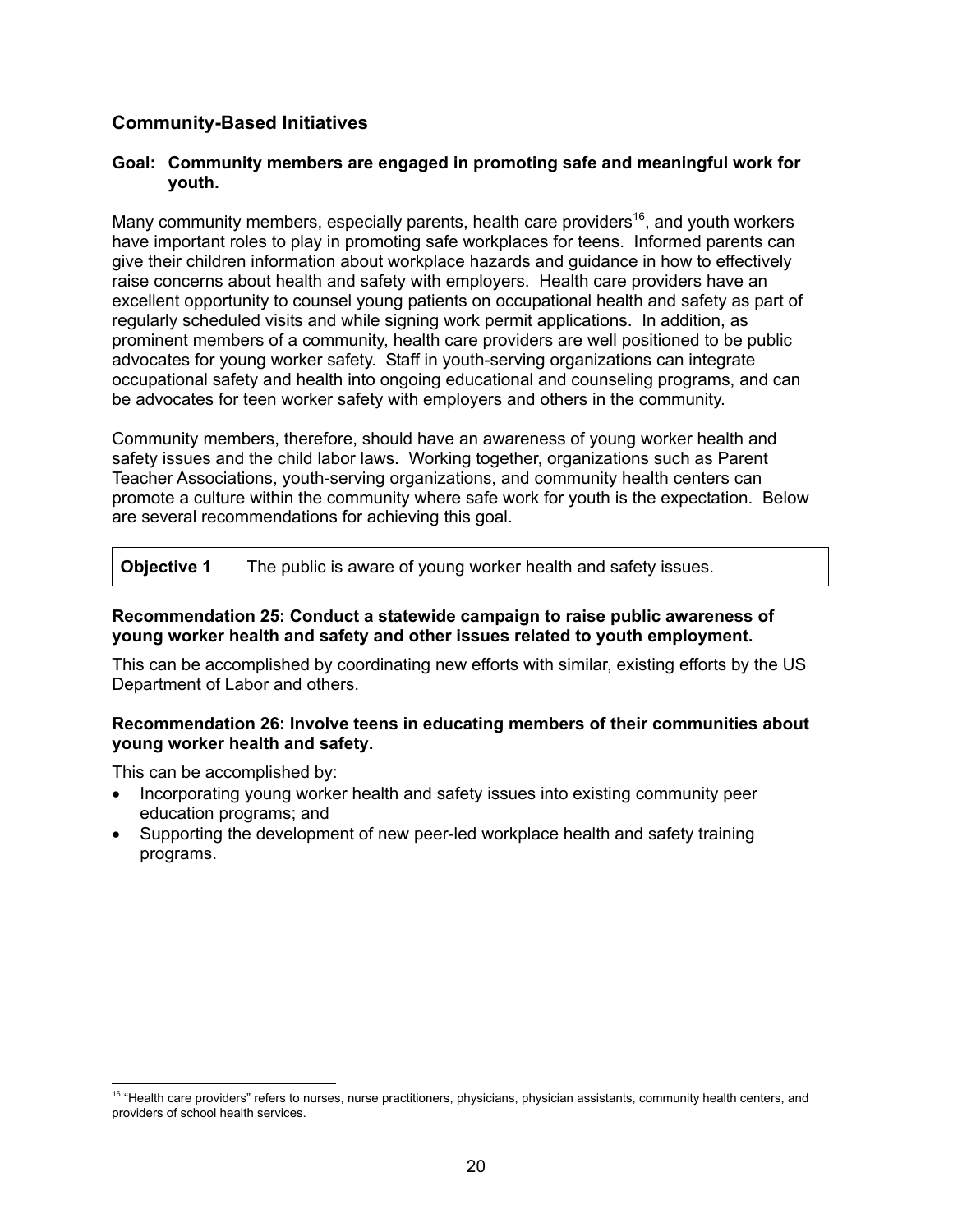**Recommendation 27: Distribute educational materials on the child labor laws and young worker health and safety to community members through existing organizations that serve parents and consumers.** (See Appendix C for a description of existing materials.)

Such organizations include, but are not limited to:

- Massachusetts Department of Public Health's Regional Prevention Centers;
- Community and state level parent groups;
- Massachusetts Safety Council; and
- Health care insurers.

| <b>Objective 2</b> | Training on the child labor laws and young worker health and safety is<br>integrated into community-based programs that provide job readiness and |
|--------------------|---------------------------------------------------------------------------------------------------------------------------------------------------|
|                    | placement services to youth.                                                                                                                      |

**Recommendation 28: Offer training on the child labor laws and young worker health and safety to professionals working in community-based programs that provide job readiness and placement services to youth.** (See Appendix A for a description of existing materials.)

**Recommendation 29: Incorporate health and safety training for youth into governmentfunded job readiness and placement programs.17** 

| <b>Objective 3</b> | Health care providers understand the child labor laws and young worker         |
|--------------------|--------------------------------------------------------------------------------|
|                    | health and safety issues in order to provide their teen patients with accurate |
|                    | information and to be effective advocates in their community.                  |

**Recommendation 30: Provide health care practitioners with information about the child labor laws and young worker health and safety, as well as guidance on counseling their adolescent patients about prevention of occupational injuries and illnesses.** (See Appendix C for a description of existing materials.)

#### *(Lead Agency: MA Department of Public Health)*

This can be accomplished by:

- Developing and disseminating materials on risk factors and the types and causes of workrelated injuries to teens in Massachusetts, including MA-specific injury data;
- Providing information on the child labor laws;
- Developing guidelines to assess general physical fitness for work, including such issues as heavy lifting, exposure to allergens, and inadequate opportunities to eat and rest.

 $\overline{a}$  $17$  Government-funded Job Readiness and Placement Programs refer to employment programs administered by the state's Workforce Investment Boards.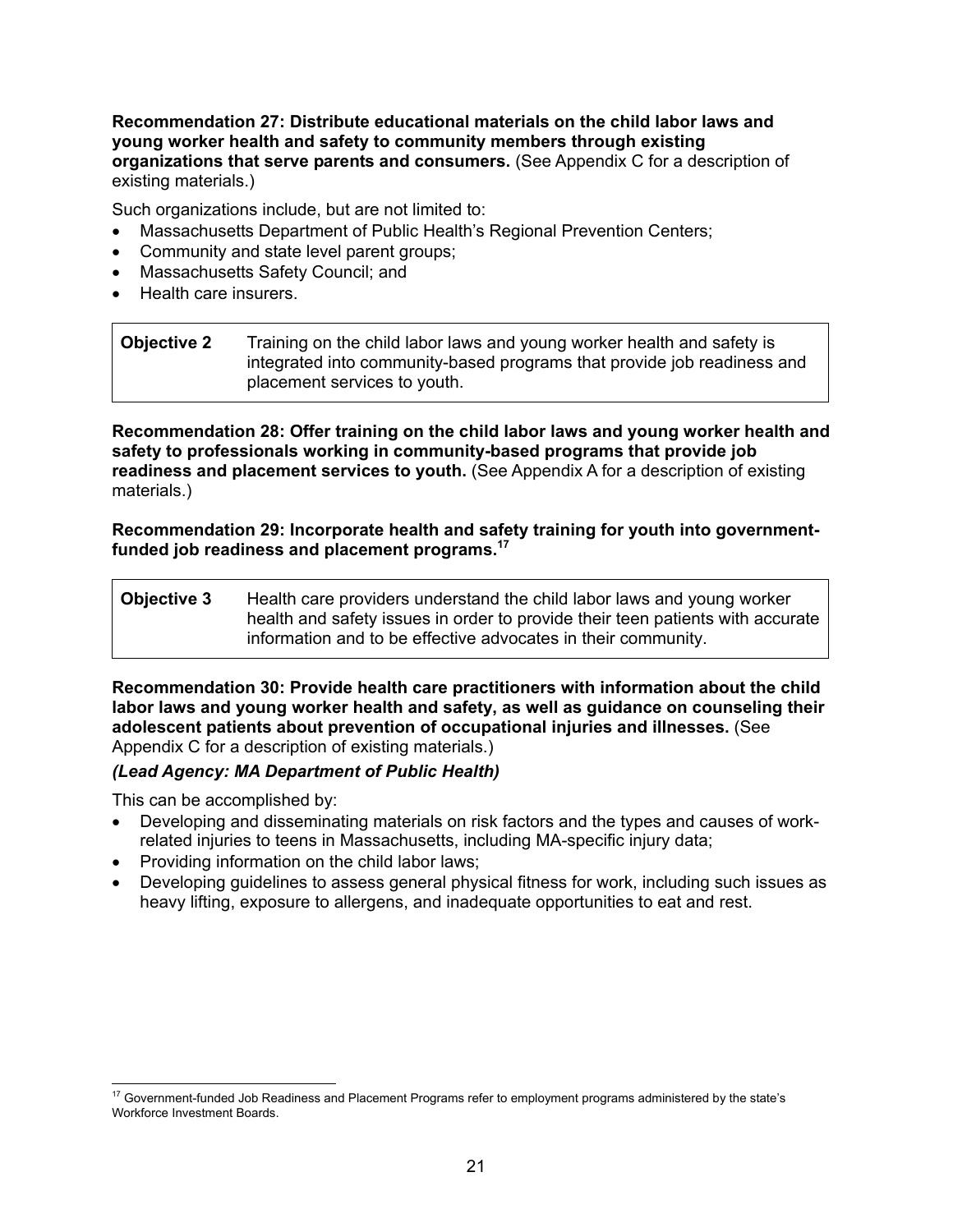**Recommendation 31: Provide information to health care practitioners about their responsibility, under Massachusetts public health regulations, to report work-related injuries to minors working in the commonwealth.18**

### *(Lead Agency: MA Department of Public Health)*

This can be accomplished by:

 $\overline{a}$ 

- Disseminating existing materials on the requirements and procedures for reporting workrelated injuries to minors;
- Using local medical organizations and newsletters as a forum for discussing health care practitioners' responsibilities under the regulations; and
- Providing technical assistance to health care practitioners as necessary to help them comply with the reporting regulations.

<sup>&</sup>lt;sup>18</sup> Under 105 CMR 300.000, physicians practicing in Massachusetts are required to report certain occupational diseases and injuries to the Massachusetts Department of Public Health. Physicians must report serious occupational injuries to persons less than 18 years of age within ten days of diagnosis. Hospitals must report all work-related injuries to persons under the age of 18 at least semi-annually.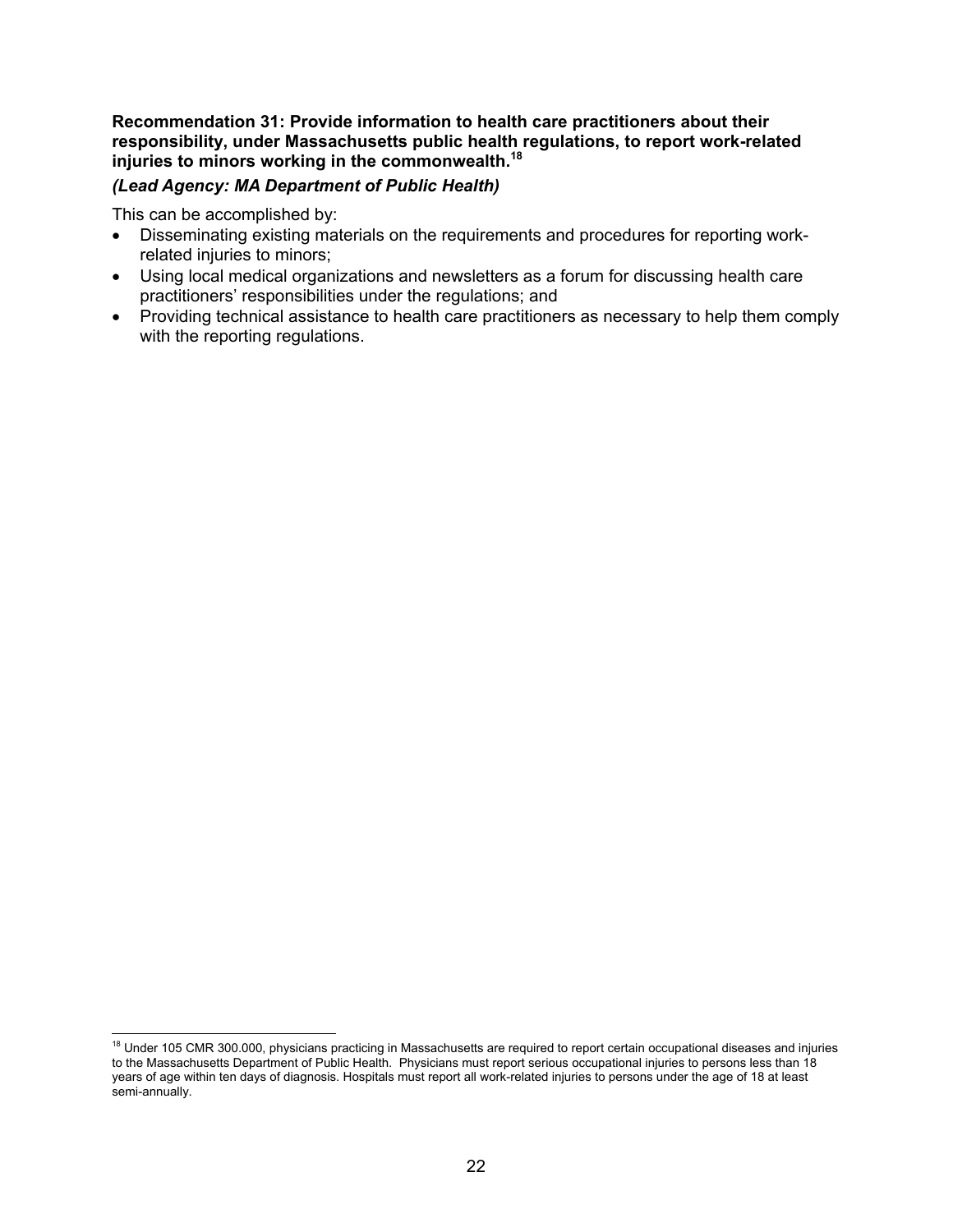## **Infrastructure Support**

#### **Goal: A strong statewide infrastructure exists to promote positive and safe employment for youth in Massachusetts.**

According to the Institute of Medicine's Committee on *the Health and Safety Implications of Child Labor,* certain systems must be in place to ensure the safety and health of young workers. These include mechanisms for collecting reliable data on youth employment and work-related injuries sustained by teens to guide policies and programs, appropriate and enforceable child labor laws, and collaboration among relevant state agencies involved with youth employment. The Committee also called for increased efforts to develop and provide information and training to reduce the risks and enhance the benefits associated with youth employment. Each of these components - data collection, laws and enforcement, interagency collaboration, and education and training - is essential, and all are interdependent.

Currently in Massachusetts, a number of state and federal agencies participate in these efforts; however, there is no formal mechanism for interagency collaboration. Private sector organizations including businesses, unions, public health advocacy and education organizations, likewise have roles to play, yet do not have a vehicle for sharing information and coordinating their efforts. Resources for training youth and employers regarding young worker health and safety and the child labor laws are few. Demand for information and training far exceeds the state's capacity to respond. In addition, available data on youth employment and teen work injuries are limited and the child labor laws need to be updated to reflect safety and education concerns faced by today's youth.

Consequently, ongoing efforts to ensure the health and safety of youth workers are fragmented and inefficient and there are significant gaps. To remedy this situation, Massachusetts must build a strong statewide infrastructure that will coordinate and maximize private and public resources to promote positive and safe work experiences for youth. Such an infrastructure is necessary to successfully carry out many of the recommendations in this report.

**Objective 1** Reliable information on work-related injuries to youth and the extent of youth employment in Massachusetts is available to guide efforts to prevent work-related injuries to youth.

#### **Recommendation 32: Maintain and enhance the existing Massachusetts statewide surveillance system for work-related injuries to youth.**

Information about where and how young workers are injured on the job can be used to target and evaluate prevention efforts, specifically to:

- Document the magnitude of the problem in the state and in communities;
- Identify high risk industries and occupations where prevention efforts are needed;
- Inform the development of technological interventions and educational materials to reduce the number of injuries among working youth; and
- Serve as a basis for assessment of the current child labor laws.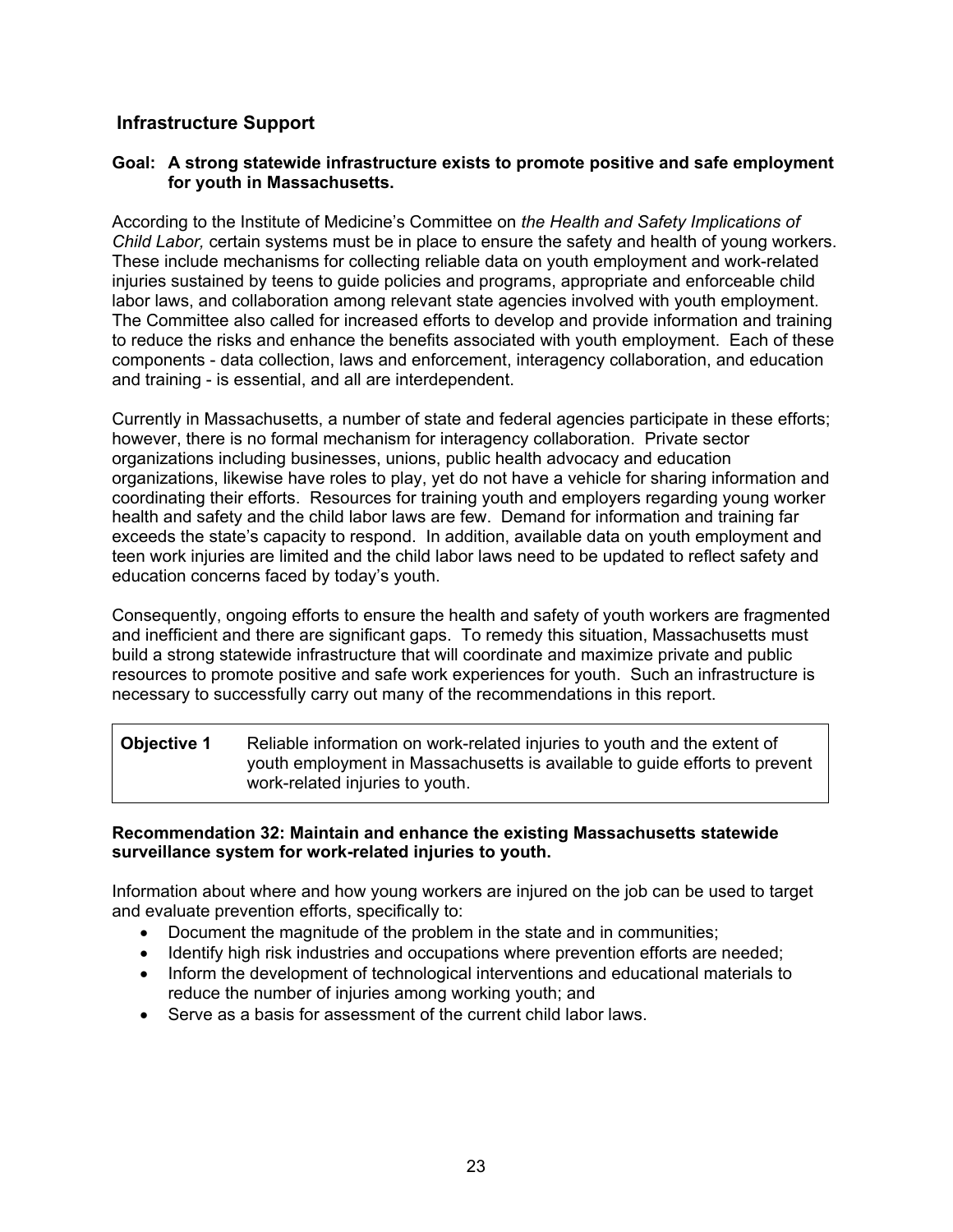#### **Recommendation 33: Explore centralizing data from the work-permit system to track the extent and distribution of youth employment in Massachusetts.**

The work permit system could provide additional detailed information about youth employment in Massachusetts, which could be used to inform local as well as statewide priorities and programs. (See Recommendation 11.)

**Objective 2** Massachusetts child labor laws are effectively enforced and reflect current conditions at workplaces where youth are commonly employed.



**Recommendation 34: Amend the state laws governing the allowable work hours (per day and per week), as well as the starting and stopping times, for 14 and 15 year old adolescents to be consistent with the more stringent federal laws.19**



**Recommendation 35: Regularly review and update the Massachusetts child labor laws to ensure effectiveness in protecting today's youth at work.**

This can be accomplished by:

- Reviewing and considering amendments to update the state statutes that prohibit certain occupations for minors, to ensure that the protections are appropriate for the workplaces in which minors are employed;
- Reviewing and considering amendments to the state statutes governing the allowable hours (per day and per week), as well as the starting and stopping times, for 16 and 17 year old teens, in light of the scientific literature on risks to adolescents;<sup>20</sup> and
- Reviewing and considering amendments to the state statutes to eliminate contradictions and to clarify ambiguous language.

**DISSENTING OPINION: Representatives of the business that most consistently participated in the writing of this report did not agree with Task Force Recommendations 34 and 35 to amend the child labor laws pertaining to hours of work and prohibited occupations.** 

**(***Lead Agencies: MA State Legislature and the MA Office of the Attorney General***)** 

<sup>-</sup><sup>19</sup> Both federal and state child labor laws set limits on the allowable hours of work and starting times and stopping times for minors aged 14 and 15 years old. The federal law, which is more stringent in this case, applies in workplaces that are governed by both

state and federal law. There are very few workplaces in Massachusetts that are not covered by federal law.<br><sup>20</sup> The Massachusetts child labor laws set limits on the allowable hours of work and starting times and stopping t aged 16 and 17 years old. These hours have not been revised in decades.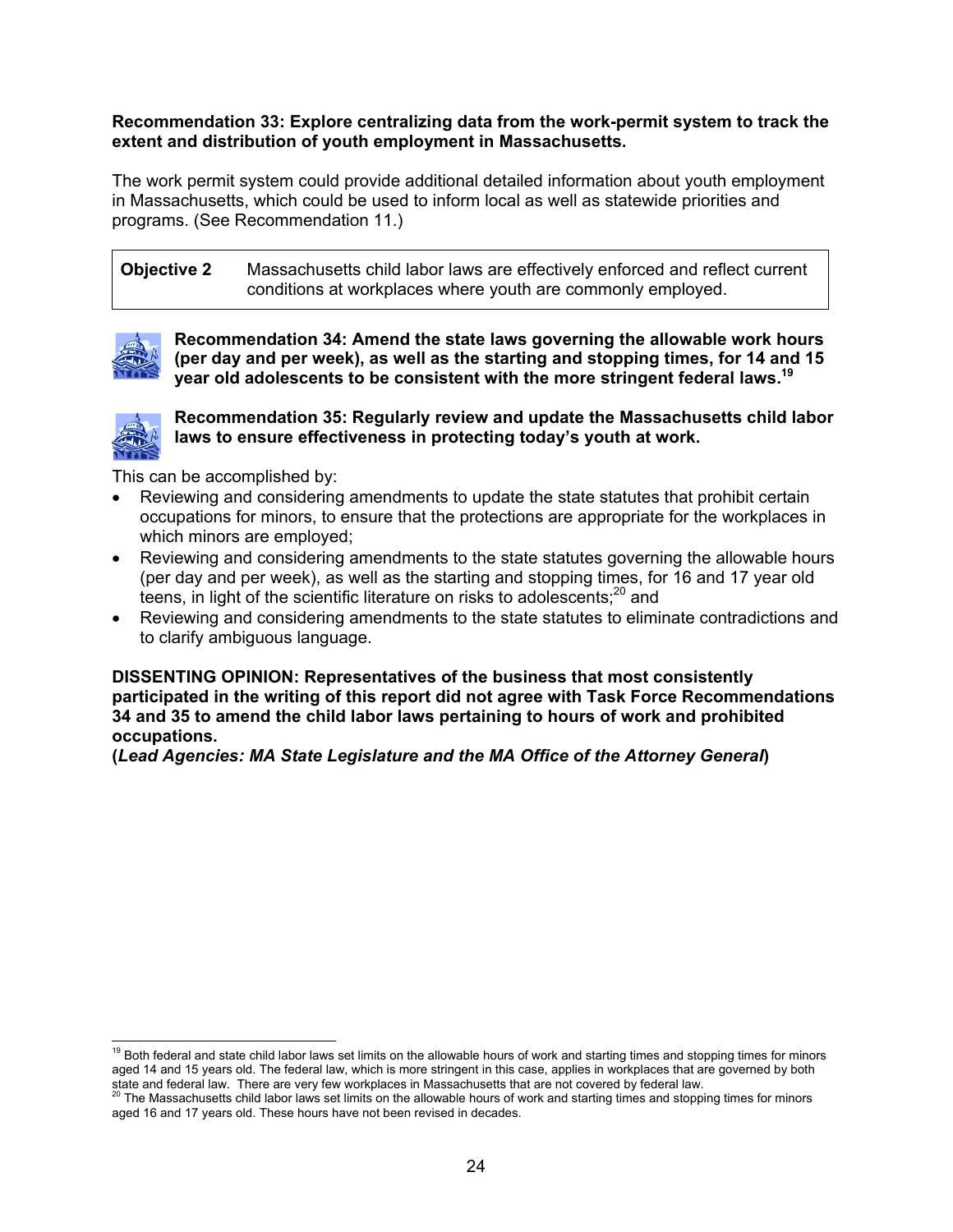### **Objective 3** Government agencies coordinate their efforts to protect young workers in the Commonwealth.

#### **Recommendation 36: Establish a permanent, formal inter-agency working group to promote healthful employment for youth in Massachusetts.**

These agencies would include:

- MA Office of the Attorney General;
- MA Department of Education;
- MA Department of Public Health;
- MA Department of Labor & Workforce Development;
- MA Department of Employment & Training;
- US Department of Labor (Wage & Hour Division and Occupational Safety & Health Administration); and
- MA Department of Industrial Accidents.

#### **Recommendation 37: Establish memoranda of understanding to formalize the referrals and information sharing among the above agencies.**

#### **Objective 4** Institutionalize non-governmental efforts to protect young workers as a means of providing leadership and coordination between public and private sector agencies and organizations in order to promote safe and positive work experiences for all youth in the Commonwealth.

#### **Recommendation 38: Establish a non-governmental, statewide Center for Young Worker Safety.**

The Center for Young Worker Safety would:

- Play a central role in facilitating many of the recommendations in this report;
- Serve as a vehicle for coordinating stakeholders (e.g., representatives from government agencies, employers, unions, educators, parents, health care practitioners, and teens) to avoid redundancy and maximize use of available resources. Representatives of these stakeholder groups would be enlisted to serve on an Advisory Board to provide direction to the Center and assure that the Center is responsive to local needs;
- Serve as a statewide clearinghouse for materials and information on young worker health and safety and the child labor laws by identifying, compiling, and disseminating existing educational resources, and developing and disseminating new materials as needed;
- Provide training to educators, job placement personnel, summer jobs program staff, and others regarding health and safety for young workers;
- Develop and maintain a website to serve as a state resource on young worker health and safety and the child labor laws for youth, parents, employers, educators, and health care providers;
- Promote sharing of effective strategies for reaching youth and promoting safe work for youth among employers, schools, and communities throughout the state and with stakeholders in other states; and
- Foster research by local academic institutions on issues confronting young workers in Massachusetts.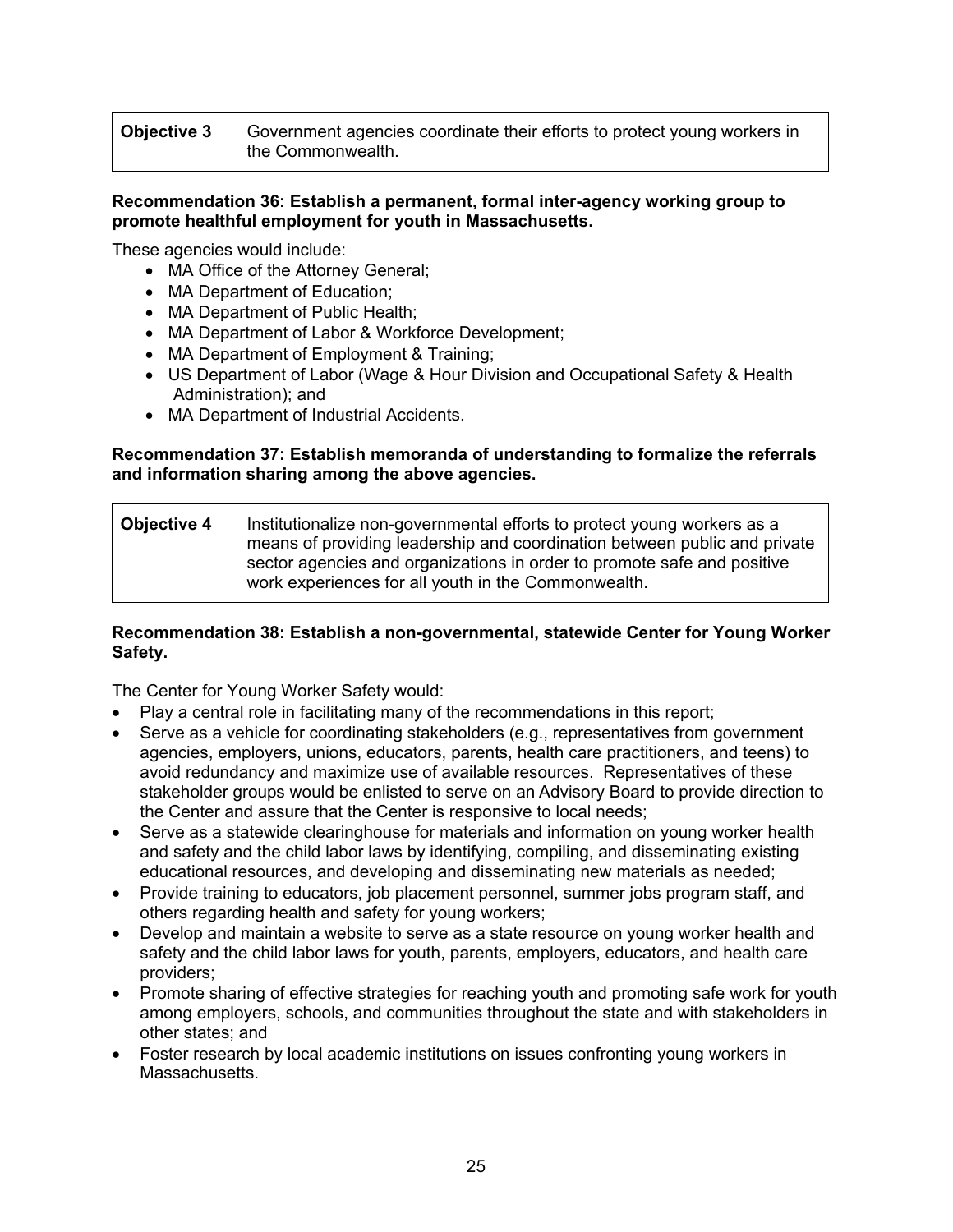## **APPENDIX A**

### **EXISTING EDUCATIONAL AND TRAINING MATERIALS ON THE CHILD LABOR LAWS AND YOUNG WORKER HEALTH AND SAFETY**

The following materials were developed collaboratively by the Massachusetts Department of Public Health, the Massachusetts Office of the Attorney General, the U.S. Department of Labor and the Education Development Center, Inc. with funding from the National Institute of Occupational Safety and Health and the Massachusetts Department of Industrial Accidents.

- *Safe Work/Safe Workers.* This four-hour curriculum with video provides teens with basic information about workplace health and safety. It is designed for use in schools and job training programs.
- *Protecting Your Working Teen: A Guide for Parents.* This brochure provides parents with information on the child labor laws and young worker health and safety issues. It also includes the names, addresses and phone numbers of the agencies to contact for further information and assistance on matters relating to youth employment*.*
- *Do You Work? Protect your Health, Know Your Rights.* This brochure provides working teens with information on the child labor laws and young worker health and safety issues and their rights in the workplace. It also includes the names, addresses and phone numbers of the agencies to contact for further information and assistance on matters relating to youth employment.
- *Massachusetts Employers Guide: Young Worker Health & Safety and the Child Labor Laws.* This brochure provides employers with information on the child labor laws and young worker health and safety issues and includes a poster of the laws.
- *Protecting Working Teens: A Guide for Health Care Providers.* This brochure provides information on young worker health and safety and the child labor laws as well as advice on counseling teen patients about workplace health and safety.
- *Reporting Occupational Diseases and Injuries: The Physician's Responsibility Under State Public Health Law.* This brochure provides health care professionals important information regarding their responsibilities to report work related injuries to youth and the procedures they must follow when reporting this information to the Department of Public Health.
- *Under 18 and hurt on the job?: Information on Workers' Compensation.* This brochure explains a young worker's rights under workers' compensation.
- *Know Your Rights Poster*. This is a poster listing the rights of young workers regarding wages and hours.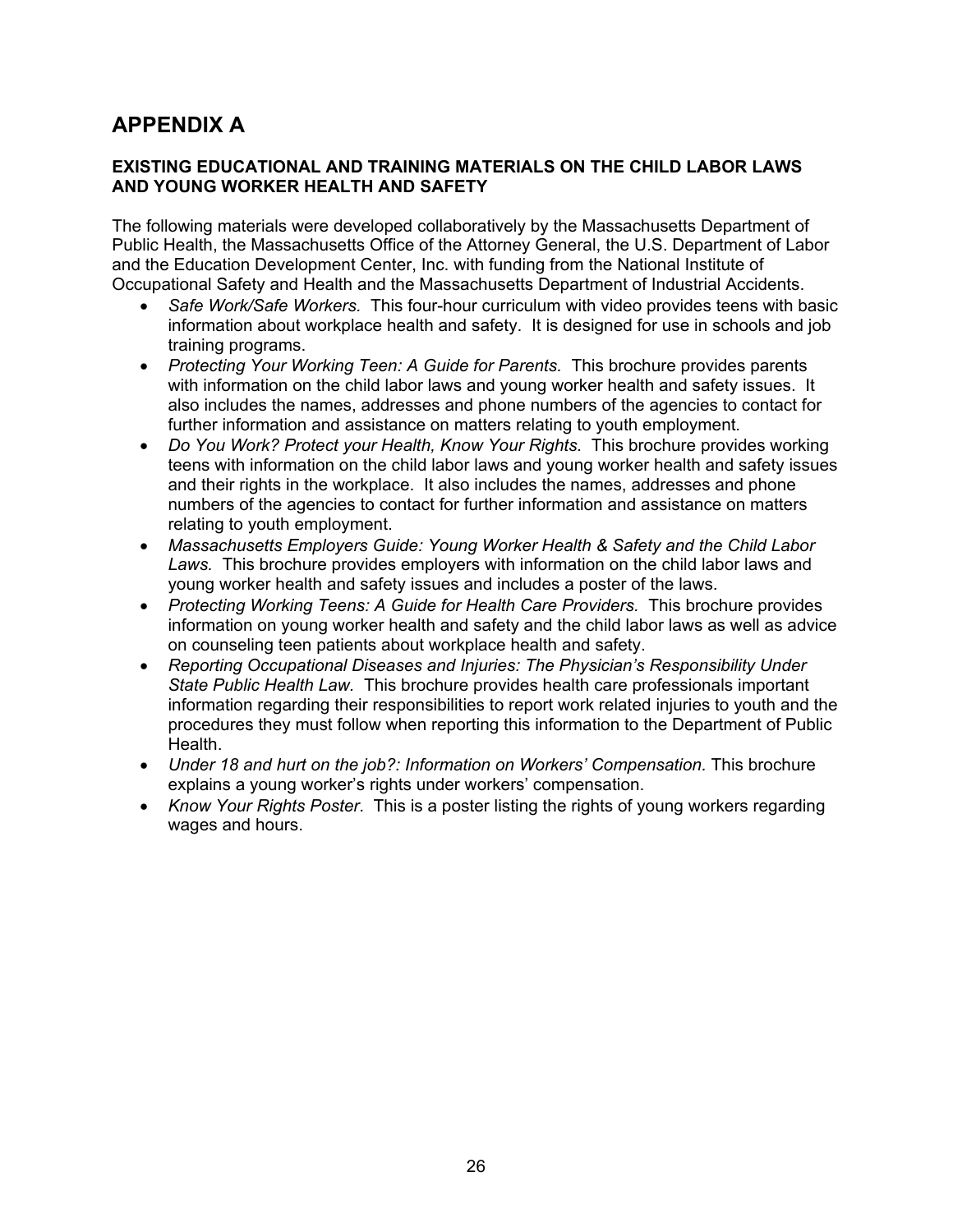## **APPENDIX B**

#### **MASSACHUSETTS YOUNG WORKER INITIATIVE TASK FORCE** *PARTICIPANTS* **(listed alphabetically)**

Roger Bourgeois, Placement Counselor Shawsheen Valley Tech. High School

Maggie Carey, Parent

Sam Cron, Director ARS Stop and Shop

Paul Fleming Stop and Shop

Susan Scavo Gallagher Senior Scientist Health & Human Development Education Development Center

Marcy Goldstein-Gelb Executive Director MassCOSH

Seanna Gretchen Massachusetts Nurses Association

Dell Harmon, Director of Operations Dunkin' Donuts Franchise

Christine Miara, Project Director Teen Worker Safety Education Development Center

Joan Parker Mass. DPH Occupational Health Surveillance Program Advisory Board

Kimberly Rauscher, Doctoral Student Department of Work Environment University of Massachusetts, Lowell

Paul Schreiber, MD Massachusetts Academy of Pediatrics

David Wegman Professor & Chair Department of Work Environment University of Massachusetts, Lowell John Wooding, Associate Provost Department of Regional, Economic, and Social Development University of Massachusetts, Lowell

*Staff from the following government agencies provided technical assistance to the Task Force. The content of this report does not necessarily reflect the positions of these agencies.* 

Occupational Health Surveillance Program Bureau of Community and Family Health MA Department of Public Health

Wage and Hour Division US Department of Labor, Boston District **Office** 

Occupational Health and Safety Administration US Department of Labor, Boston Regional **Office** 

Fair Labor & Business Practices Division MA Office of the Attorney General

MA Department of Education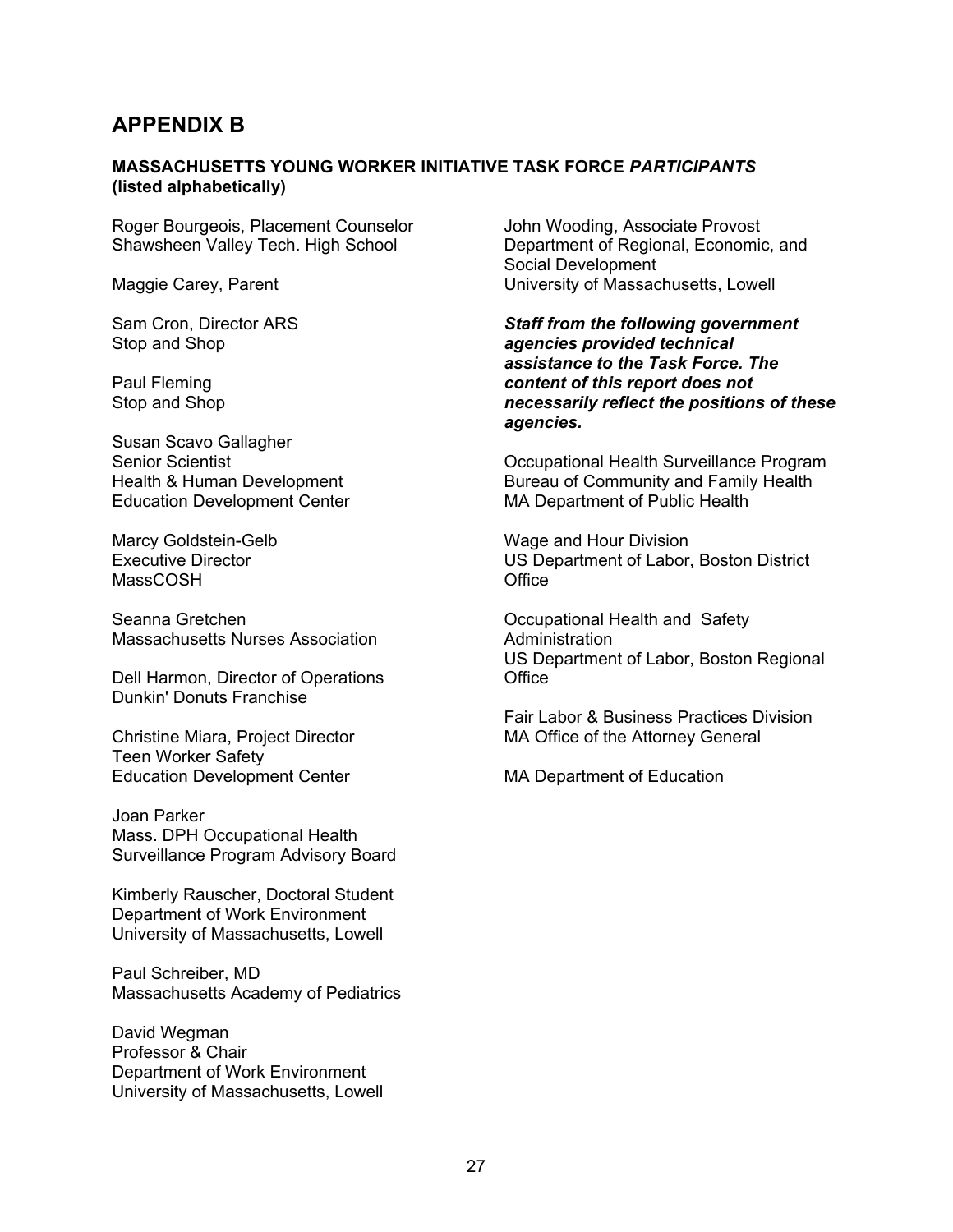### **MASSACHUSETTS YOUNG WORKER INITIATIVE TASK FORCE REPORT** *REVIEWERS* **(listed alphabetically)**

Michael Canavan Massachusetts Federation of Teachers

Moisés Borges-Chacon Bowdoin Street Health Center

Mark Govoni UFCW Local 1445

Tim Grafft Deputy Officer Massachusetts Film Office

Allison Morantz, Doctoral Student Yale University

Kenneth Owens, Senior Aide Committee on Commerce and Labor State House

Kate Rooney Workforce Development Director Retailers Association of Massachusetts

Steven Sullivan Teamsters Local 25

Anacelia Torres Massachusetts Coalition for Occupational Safety & Health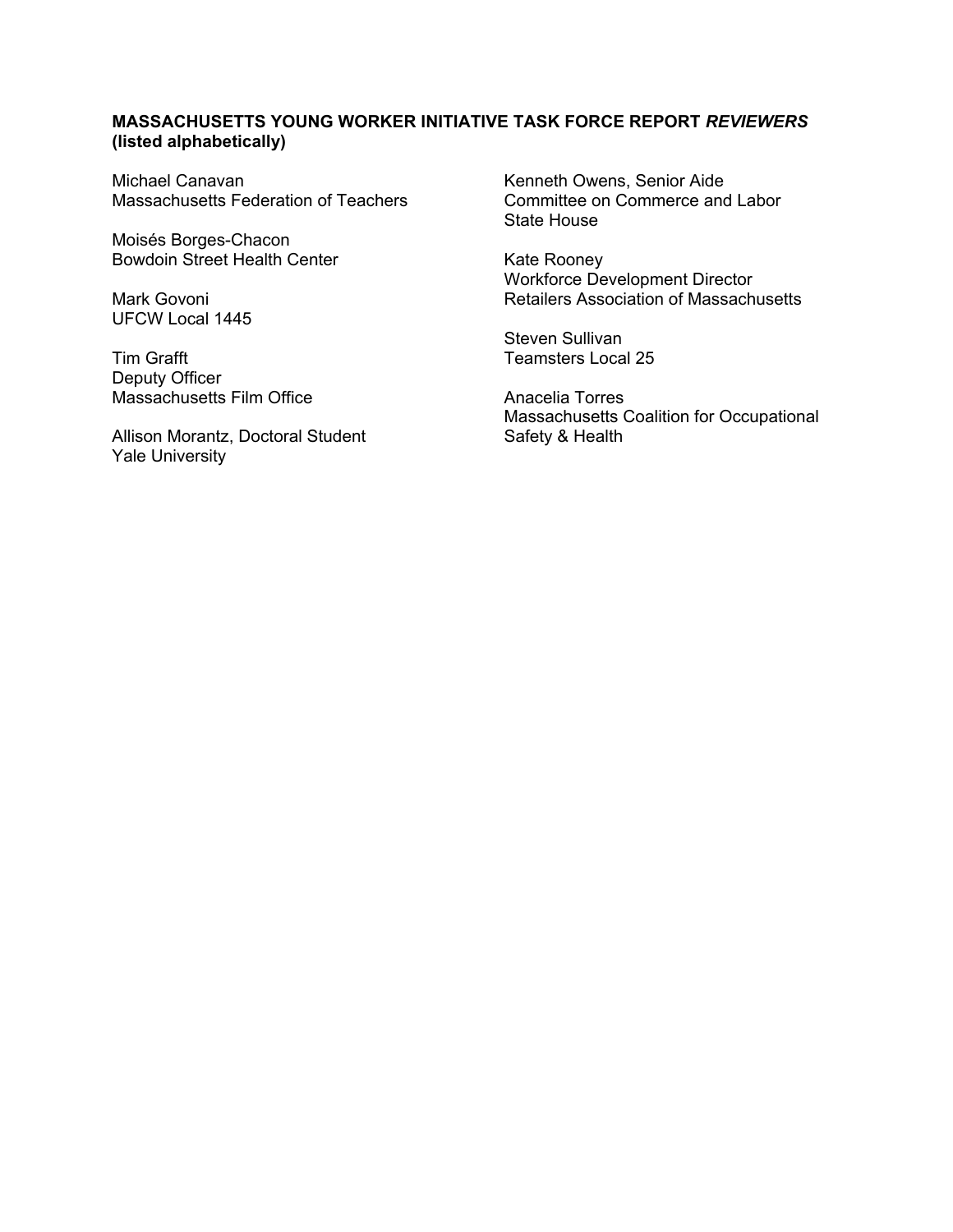## **APPENDIX C**

#### **THE WORK PERMITTING PROCESS IN MASSACHUSETTS**

Currently, in order to perform work in Massachusetts a 14 or 15 year old is required to obtain an *employment permit*, and a 16 or 17 year old is required to obtain an *educational certificate* (for most jobs). Teenagers obtain employment permits and educational certificates from the school districts in which they live. Either the school Superintendent or the Superintendent's designated representatives must issue these documents. To obtain an employment permit, the teen obtains a blank promise of employment card from the school district in which s/he lives and has the form filled out by his or her prospective employer. A physician must then sign the form, indicating that the teen is medically fit for the proposed work. This form is taken to the school where the designated work permit issuing agent reviews it to determine if a permit should be issued. If the permit is issued, it must signed by the issuing agent and the youth at the school office, and then signed by the parent or legal guardian, and given to the employer, who holds the permit until the teen reaches the age of 16 or terminates employment. Upon termination, the employer returns the permit to the school district where it was issued.

The process for obtaining *educational certificates* has fewer steps. After being offered a job, the teen describes the job and presents proof of age to the school Superintendent's designee, who issues an educational certificate for that job. This certificate is likewise given to the employer and returned to the school district upon termination of employment.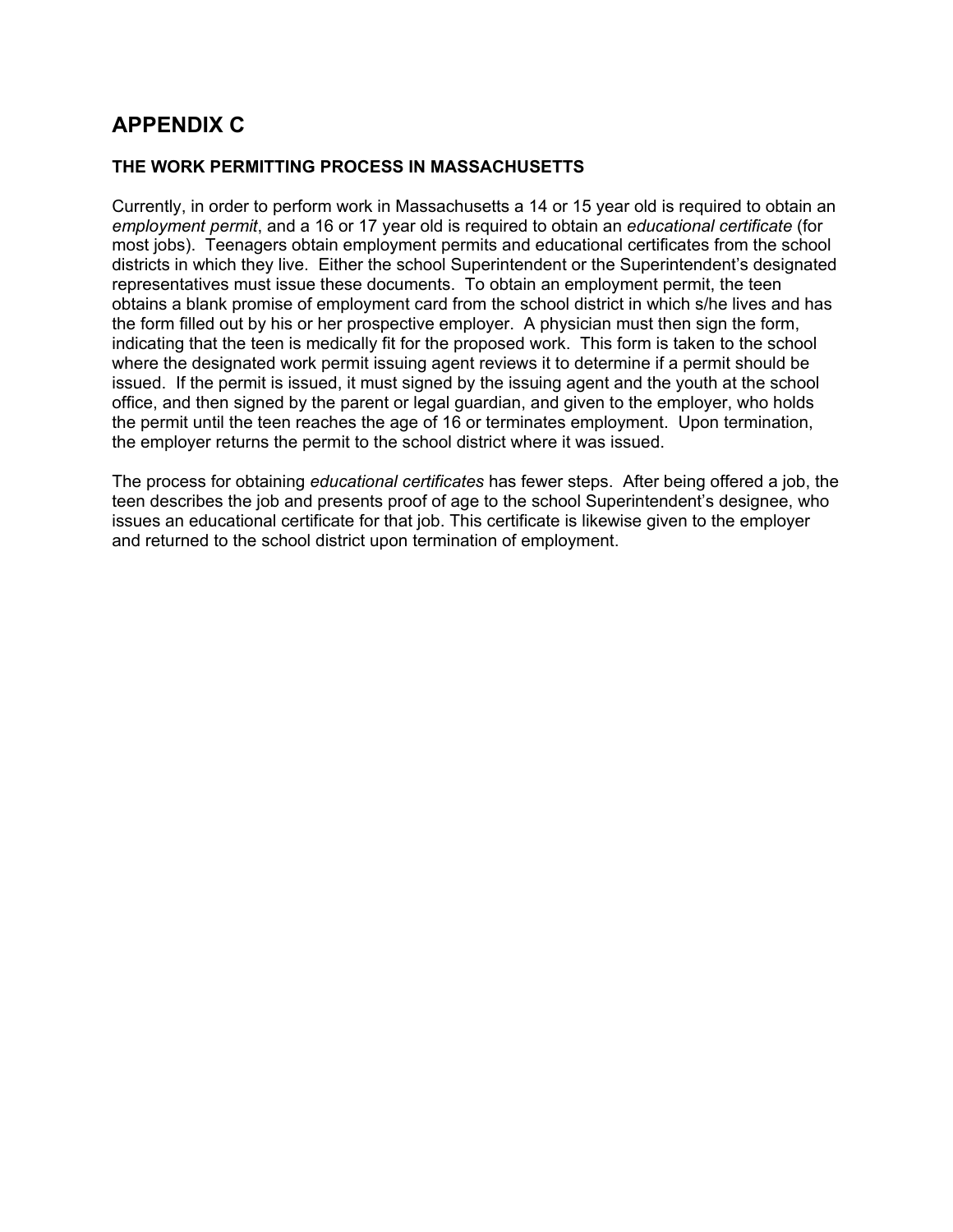## **APPENDIX D**

### **MISSION AND GOALS OF THE MASSACHUSETTS YOUNG WORKER INITIATIVE**

#### **Mission**

The mission of the Massachusetts Young Worker Initiative is to develop a comprehensive state strategy to reduce work-related injuries and to promote positive and healthy employment for youth in Massachusetts.

#### **Goals:**

- Develop a systematic approach to educate teens, their parents, employers, educators, and other professionals who work with youth about the labor laws and issues of workplace health and safety.
- Create a central body within the state to coordinate this systematic educational effort and the collection of data on injuries and illnesses to young workers in the commonwealth.
- Review Massachusetts' current labor laws and develop recommendations where necessary, to ensure that the state's child protective legislation is up to date and relevant for today's working youth.
- Enhance coordination among government agencies whose work relates to the employment and education of youth.
- Foster research on the issues confronting young workers with a particular emphasis on occupational health and safety.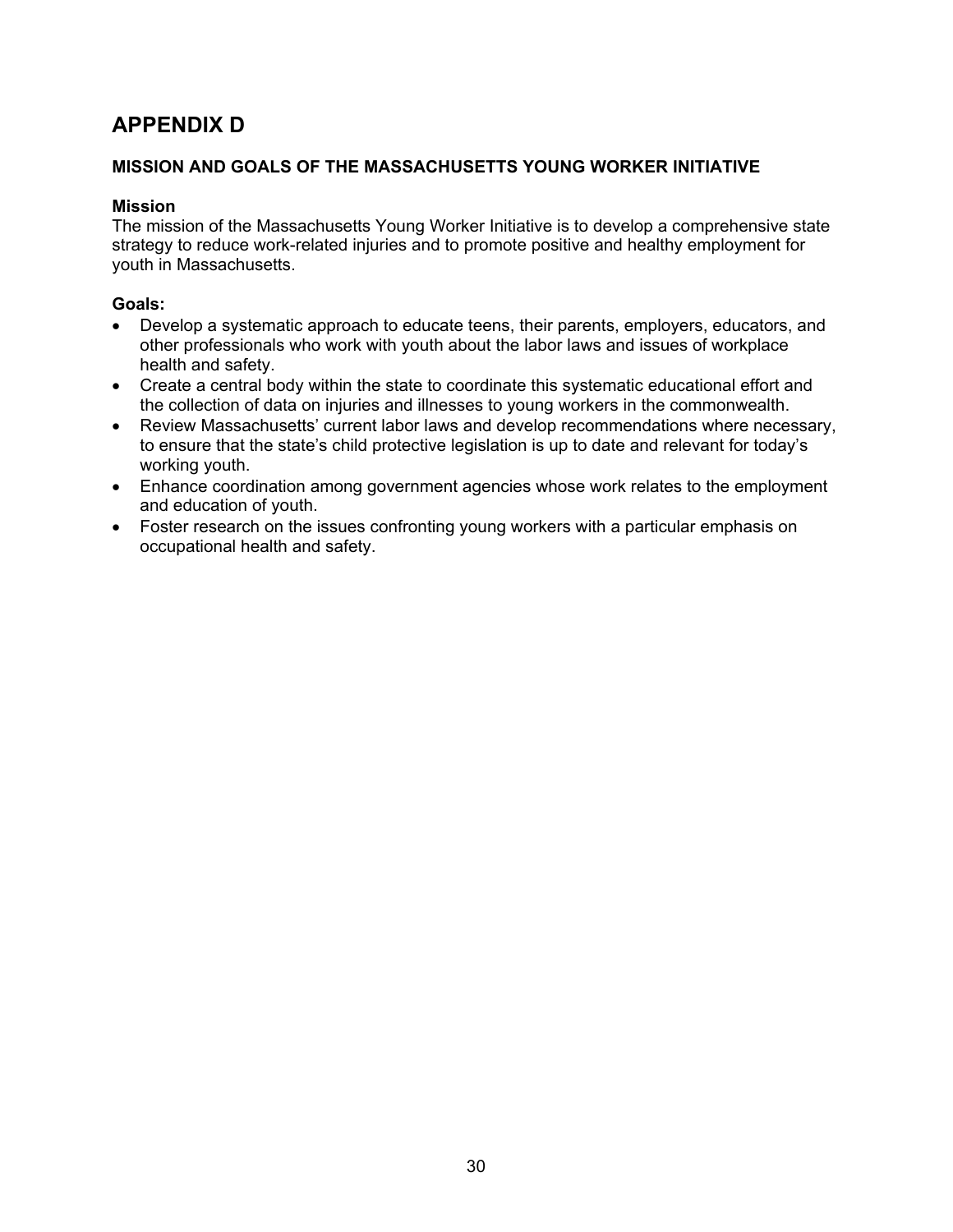## **APPENDIX E**

#### **MASSACHUSETTS AGENCIES & ORGANIZATIONS CURRENTLY INVOLVED IN PROTECTING YOUNG WORKERS**

#### **Massachusetts Office of the Attorney General**

The Massachusetts Office of the Attorney General is responsible for enforcing the state laws that govern the employment of minors under the age of eighteen. The Office's Fair Labor and Business Practices Division provides speakers for employers, schools and employee and advocacy groups. The Division also staffs a hotline Monday through Friday, 9 am – 5 pm.

#### Contact:

Anne Powers Fair Labor & Business Practices Division Massachusetts Attorney General's Office 200 Portland Street Boston, MA 02114 617-727-2200 x3294 anne.powers@ago.state.ma

#### **Massachusetts Department of Public Health, Occupational Health Surveillance Program**  *Teens at Work Injury Surveillance & Prevention Project*

The *Teens at Work Project* collects and analyzes data on work-related injuries to teens in Massachusetts in order to guide prevention efforts. Project staff also conduct interviews with injured teens to learn more about teen work experiences and the circumstances surrounding their injury. Since 1993, more than 4,600 cases of work-related injuries have been reported to the surveillance system from a variety of data sources (primarily workers' compensation records for five or more lost workday injuries and records from a sample of hospital emergency departments). Data are used to target high-risk industries, occupations and worksites for intervention. Over the years, the *Teens at Work Project* has also worked in collaboration with other agencies and organizations to develop and disseminate educational materials on health and safety and child labor laws for teens, parents, employers, and health care providers, and to provide health and safety training for youth, educators, and employers. Funding for the *Teens at Work Project* is provided by the National Institute of Occupational Safety and Health through a cooperative agreement with the Massachusetts Department of Public Health (U01-OH07301).

#### Contact:

Letitia Davis **Director** Occupational Health Surveillance Program Massachusetts Department of Public Health 250 Washington Street,  $6<sup>th</sup>$  Fl. Boston, MA 02108 617-624-5632 Letitia.Davis@state.ma.us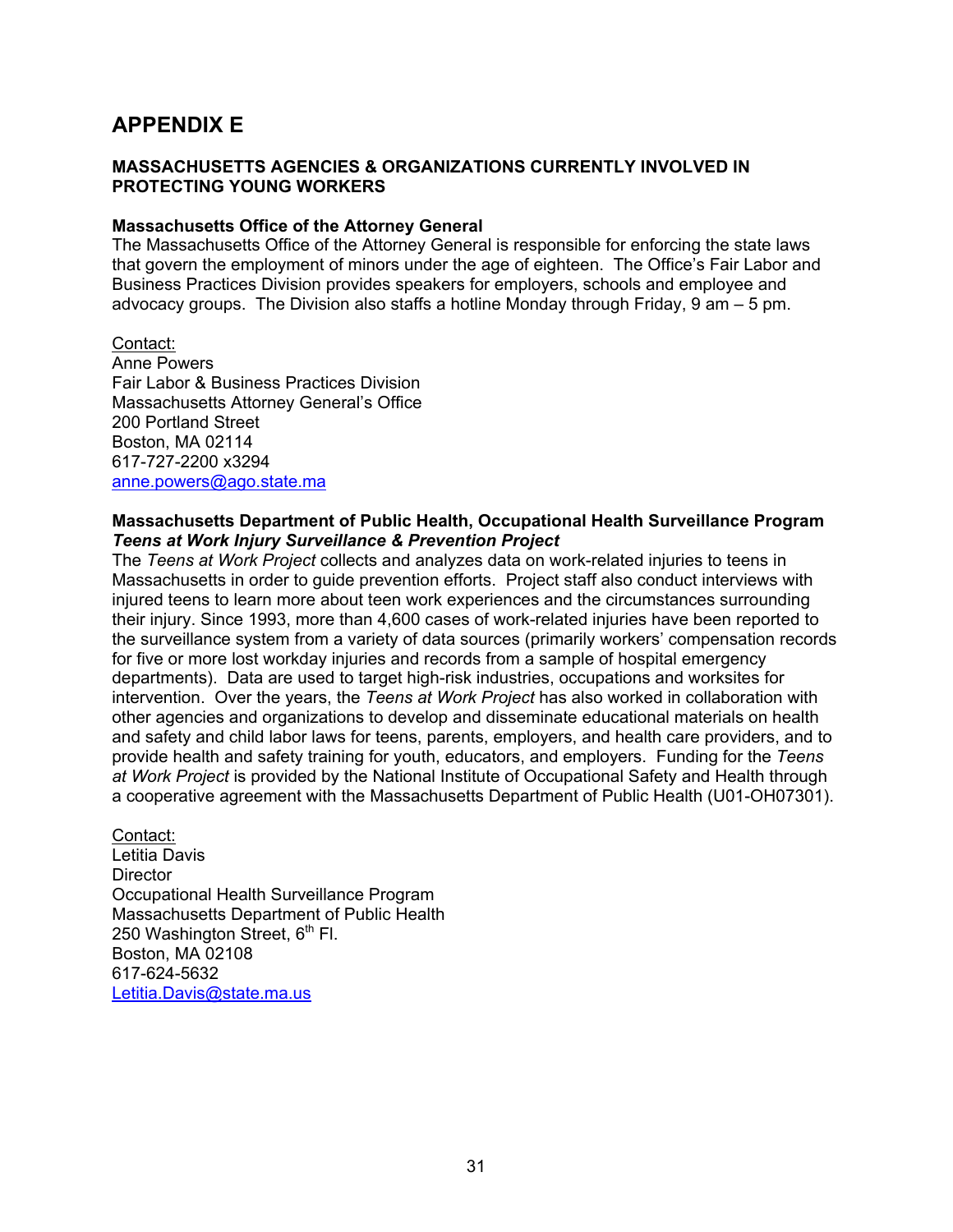## **Department of Education**

#### **School to Career Cluster**

The Department of Education's School to Career Cluster is responsible for the work-based learning agenda for all Massachusetts secondary students in job/internships. It provides resources and technical assistance to the 16 Workforce Investment Boards and 36 Local Partnerships to support the development and implementation of this agenda. Through Connecting Activities over 24,000 students are served annually through brokered employment opportunities. Three years ago, the Department of Education developed and implemented a Work Based Learning Tool Kit and is currently utilized statewide. The tool kit includes a "Teen Health & Safety" module that provides students, employers, and parents with health and safety guidelines and training materials.

Contacts: Jeff Wheeler Education Specialist Massachusetts Department of Education School-to-Career 350 Main Street Malden, MA 02148 781-388-3300 x455 jwheeler@doe.mass.edu

Keith Westrich Career Majors & Connecting Activities Coordinator Massachusetts Department of Education School-to-Career 350 Main Street Malden, MA 02148 781-338-3902 kwestrich@doe.mass.edu

### **US Department of Labor Wage and Hour Division**

The Wage and Hour Division enforces the Fair Labor Standards Act (FLSA), which includes child labor provisions that are designed to provide protection to minors under 18 years of age in terms of their safety as well as protecting their educational opportunities. The FLSA restricts the minimum age in non-agricultural employment to 14 years of age for most employment, and restricts occupations and hours/time standards for minors ages 14 and 15 years old. In addition, the Act prohibits the employment of minors under the age of 18 in occupations declared hazardous under the seventeen hazardous orders issued by the Department of Labor.

## Contact:

Joseph Dijulia Assistant District Director Wage and Hour Division US Department of Labor, Boston District JFK Federal Building, Room 525 Boston, MA 02203 617-565-2066 jwd@bos.dol-esa.gov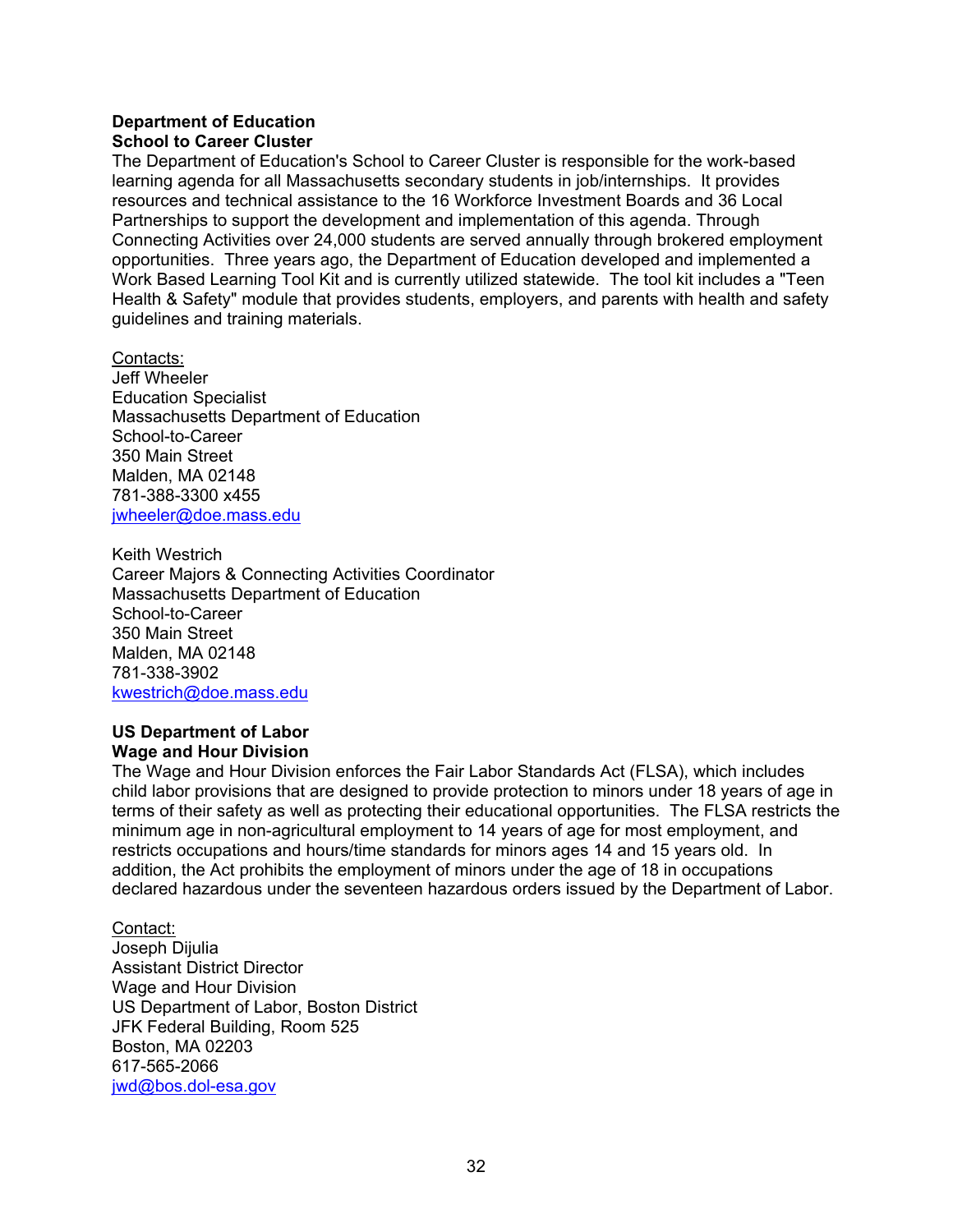#### **United States Department of Labor**

#### **Occupational Safety and Health Administration**

The mission of the Occupational Safety & Health Administration (OSHA) is to save lives, prevent injuries and protect the health of America's workers. OSHA and its state partners have approximately 2100 inspectors, plus complaint discrimination investigators, engineers, physicians, educators, standards writers, and other technical and support personnel spread over more than 200 offices throughout the country. This staff establishes protective standards, enforces those standards, and reaches out to employers and employees through technical assistance and consultation programs. Included in this effort are innovative and sustained initiatives aimed at protecting young workers.

Contact: Douglas J. Edwards Regional Compliance Asst. Coordinator JFK Federal Building, Room E-340 Boston, MA 02203 617-565-2770 edwards-douglas@dol.gov

#### **University of Massachusetts Lowell Youth Employment Project**

The Youth Employment Project at UMass, Lowell provides education and training for local employers of teens, is developing contacts with parents and community leaders and provides advice on occupational safety and health problems for working teenagers. The project has also conducted a major survey of teens and their working lives and has developed an advisory board to further aid the development of the Project.

Contact: John Wooding Associate Provost University of Massachusetts, Lowell One University Avenue Lowell, MA 01854 978-934-4257 john\_wooding@uml.edu